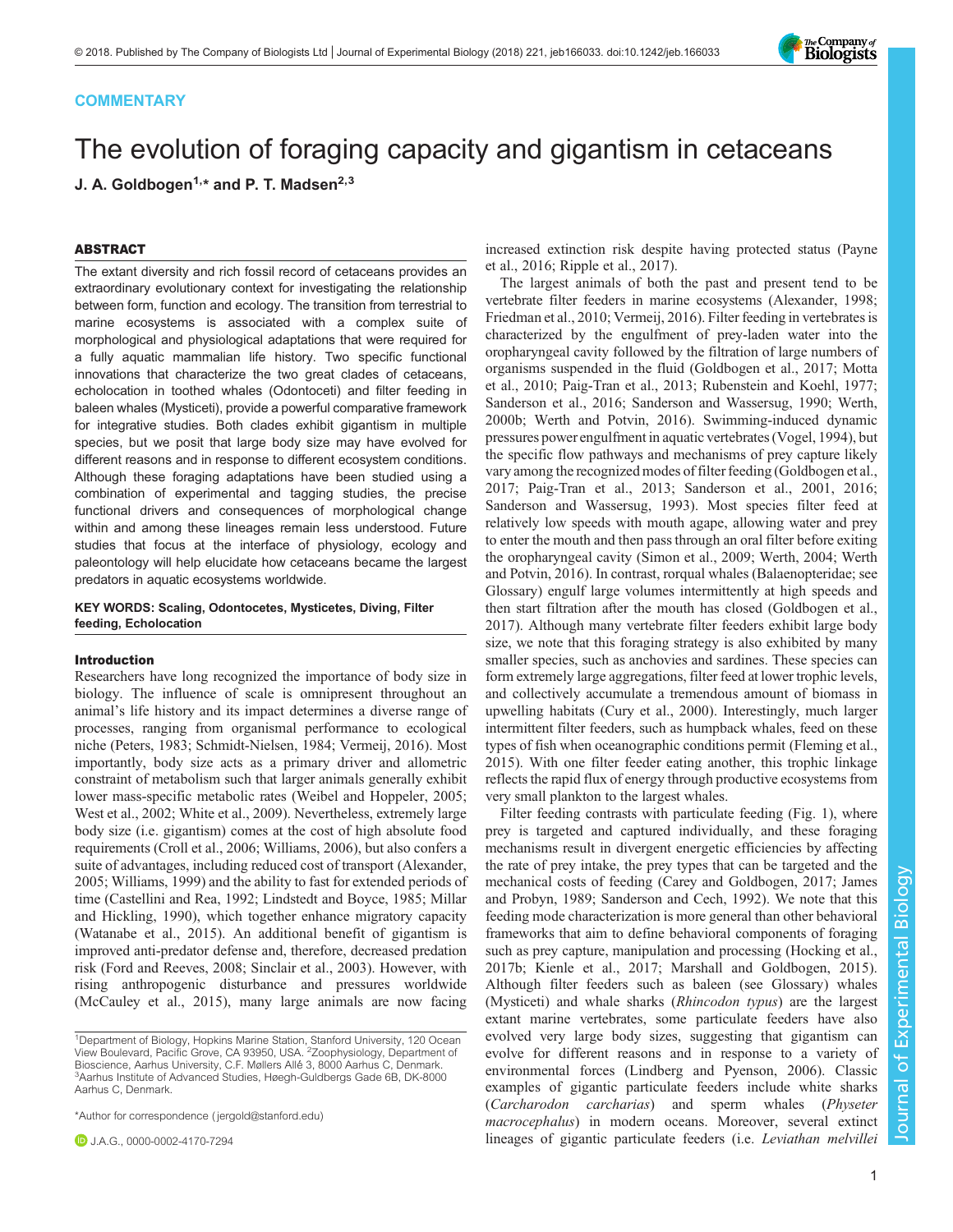# **Glossary**

# Baleen

A keratinous filtering apparatus exhibited by extant baleen whales (Mysticeti), comprising transverse plates that fray on their lingual edge exposing tubules that act to retain prey as water exits the mouth.

#### Continuous ram filter feeding

A specific foraging mode exhibited by bowhead whales and right whales; Whales feed at slow speeds with mouth gape, allowing water to pass by baleen and exiting at the back corners of the mouth.

#### Crown cetacean

A crown group includes all living species and their ancestors back to the most recent common ancestor and all descendants of that ancestor even if extinct.

**Edentulous Toothless** 

Flow sensing

Some marine mammals (i.e. pinnipeds) use specialized whiskers, or vibrissae, to track hydrodynamic signatures without the use of other sensory modalities.

#### **Gingiva**

The gums.

#### Lunge feeding or engulfment feeding

A dynamic feeding process in rorqual whales that involves the engulfment and subsequent filtration of a large volume of prey-laden water.

#### Pinniped

Amphibious, carnivorous marine mammals that include 'eared' seals (Otariidae), 'earless' seals (Phocidae) and walruses (Odobenidae).

#### Positive allometry

The disproportionate scaling of a parameter or process that is greater than what is expected by isometry (i.e. proportional increase).

#### Raptorial

Predatory, primarily with the use of teeth in odontocetes to seize prey. Rorqual

Term used to describe members of a family of baleen whales (Balaenopteridae) that are characterized by lunge feeding, a unique filter feeding mode that is facilitated by a complex suite of anatomical adaptations.

#### Stem odontocete

A stem group is a paraphyletic group of extinct species, typically falling outside the crown group.

#### Suction feeding

A feeding mode characterized by the generation of negative pressure via oropharyngeal expansion to pull in fluid and suspended prey.

and Carcharocles megalodon) are also represented in the fossil record ([Lambert et al., 2010;](#page-6-0) [Pimiento and Balk, 2015](#page-7-0)). However, the largest animals among all the ocean giants, specifically in terms of body mass, are represented by several extant cetacean species [\(Lockyer, 1976](#page-6-0)). Although filter feeding likely represents the ancestral state of vertebrates ([Sanderson and Wassersug, 1993\)](#page-7-0), there is mounting evidence that filter feeding has secondarily evolved from particulate feeding [i.e. via raptorial (see Glossary) or suction prey capture mechanisms] in multiple independent lineages and ultimately led to large body size in both mammals and fishes [\(Friedman, 2012; Friedman et al., 2010](#page-5-0); [Geisler et al., 2017](#page-5-0); [Hocking et al., 2017a;](#page-6-0) [Pyenson, 2017](#page-7-0)).

The evolutionary transitions from particulate feeding to filter feeding in aquatic vertebrates have followed similar trajectories in different lineages [\(Friedman, 2012](#page-5-0)). For example, the parallel morphological changes in both whales and bony fishes (i.e. pachycormiform teleosts) consisted of a reduction (and ultimate loss or near-complete loss) of dentition followed by an increase in body size [\(Friedman, 2012](#page-5-0)). Interestingly, the evolutionary innovation of filter feeding in mysticetes, which probably

occurred approximately 30 Mya ([Geisler et al., 2017;](#page-5-0) [Pyenson,](#page-7-0) [2017\)](#page-7-0), did not result in an immediate increase in extreme body size; rather, gigantism evolved in multiple baleen whale lineages much more recently (<5 Mya), during the Plio-Pleistocene ([Pyenson,](#page-7-0) [2017; Pyenson and Vermeij, 2016](#page-7-0); [Slater et al., 2017](#page-7-0)). The evolution of gigantism in toothed whales (Odontoceti) is less clear, but a broad outline of body size through deep time in this clade suggests a more gradual increase in size since the origin of echolocation [\(Pyenson, 2017](#page-7-0); [Pyenson and Sponberg, 2011\)](#page-7-0). Within the clade that comprises sperm whales and their extinct relatives (Physeteroidea), phylogenetic comparative analyses suggest that very large body size also evolved independently in multiple lineages ([Boersma and Pyenson, 2015;](#page-5-0) [Lambert et al.,](#page-6-0) [2015\)](#page-6-0). However, the precise timing and the mode of body size evolution among odontocetes remain poorly understood.

#### Predator–prey interactions at the extremes

The body size of both toothed whales and baleen whales is generally many orders of magnitude larger than their prey [\(Domenici, 2001](#page-5-0); [Webb and De Buffrénil, 1990](#page-7-0)), with some exceptions in specific populations of deep-diving toothed whales that target giant squid or for some killer whales ecotypes that cooperatively hunt baleen whales ([Clarke, 1996;](#page-5-0) [Lindberg and Pyenson, 2006\)](#page-6-0). This has important implications for the dynamics that govern the interaction between predator and prey, largely owing to larger animals being less maneuverable than smaller ones ([Howland, 1974\)](#page-6-0). Specifically, the scaling of control surfaces relative to body mass and volume indicates that larger animals should have diminished unsteady locomotor performance, thereby yielding lower acceleration and maneuvering capacity ([Domenici, 2001;](#page-5-0) [Vogel, 2008](#page-7-0); [Webb and De](#page-7-0) [Buffrénil, 1990](#page-7-0)). Because smaller prey should more easily evade larger predators, large aquatic vertebrates have evolved different strategies to efficiently capture smaller prey, such as the use of suction feeding (see Glossary) ([Bloodworth and Marshall, 2005](#page-5-0); [Hocking et al., 2013](#page-6-0); [Kane and Marshall, 2009;](#page-6-0) [Werth, 2000a\)](#page-7-0), high-speed attacks ([Aoki et al., 2012](#page-5-0); [Marras et al., 2015;](#page-6-0) [Aguilar](#page-5-0) [Soto et al., 2008\)](#page-5-0), ambush-like attack trajectories [\(Goldbogen et al.,](#page-6-0) [2017, 2013](#page-6-0); [Huveneers et al., 2015\)](#page-6-0), bulk filter feeding mechanisms with an enlarged engulfment apparatus ([Goldbogen et al., 2010](#page-5-0); [Werth, 2004](#page-7-0)), coordinated feeding in groups [\(Benoit-Bird and Au,](#page-5-0) [2009;](#page-5-0) [Wiley et al., 2011\)](#page-8-0) or the use of appendages (i.e. tails or flukes) that can reach higher accelerations than the main body [\(Domenici et al., 2000](#page-5-0), [2014;](#page-5-0) [Oliver et al., 2013\)](#page-7-0). Alternatively, larger animals can forage in dark environments using echolocation or flow-sensing (see Glossary) structures to gain a sensory advantage on their prey [\(Hanke et al., 2012; Johnson et al., 2004](#page-6-0); [Madsen et al., 2005, 2007](#page-6-0); [Miller et al., 2004\)](#page-6-0). Such low-light habitats can generally occur at any depth at night or, conversely, at any time at extreme depths. However, deep habitats provide large endothermic predators access to prey that may be more vulnerable in the oxygen minimum zone (i.e. physiologically compromised and less able to avoid predation), thereby increasing foraging success [\(Gilly et al., 2013](#page-5-0); [Naito et al., 2017\)](#page-6-0) via carefully orchestrated prey-specific approaches in concert with suction feeding [\(Madsen et al., 2013](#page-6-0)).

High quality prey often can be found deep in the ocean, so access to this remote habitat is essential to maximize foraging efficiency [\(Benoit-Bird et al., 2016; Friedlaender et al., 2016;](#page-5-0) [Greene et al.,](#page-6-0) [1988\)](#page-6-0). Air-breathing predators must therefore evolve the capacity to dive longer and deeper to exploit these resources [\(Halsey et al.,](#page-6-0) [2006; Hochachka, 2000; Mirceta et al., 2013](#page-6-0)). Diving capacity is influenced by the magnitude of body oxygen stores, the rate of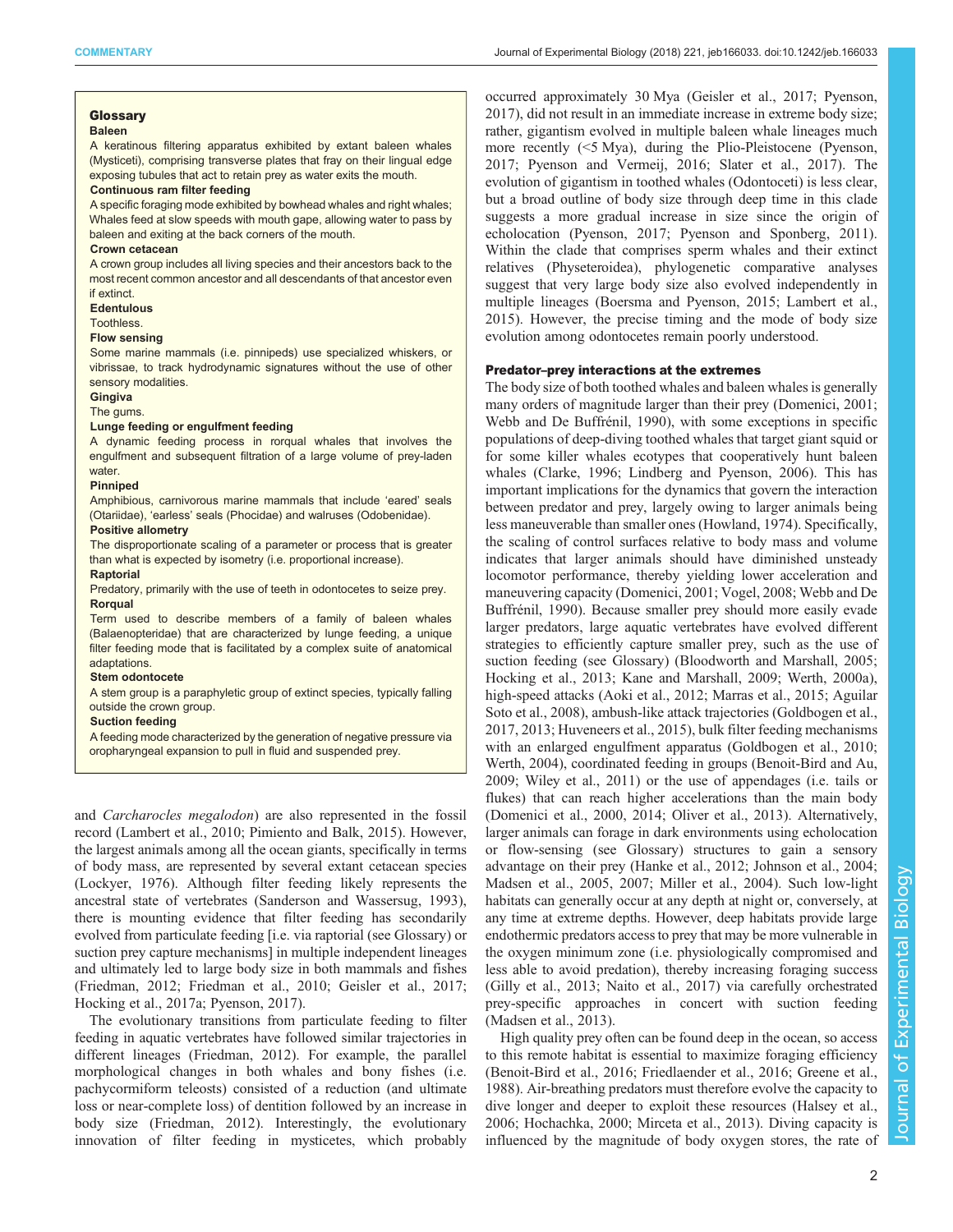<span id="page-2-0"></span>

Fig. 1. Illustration of different marine vertebrates exploiting a bait ball of forage fish. Among these species are many particulate feeders (e.g. cormorants, sea lions and dolphins), those that are largely limited to capturing one prey at a time. This contrasts with bulk filter feeding, characterized by the engulfment of large numbers of prey in a single mouthful, here represented by a humpback whale. Illustration by Alex Boersma.

oxygen usage and tolerance for low oxygen [\(Ponganis, 2015](#page-7-0); [Ponganis et al., 2011](#page-7-0)). Factors that influence oxygen storage include body size [\(Hudson and Jones, 1986\)](#page-6-0), myoglobin content [\(Mirceta](#page-6-0) [et al., 2013;](#page-6-0) [Noren and Williams, 2000\)](#page-7-0) and a wide range of mechanisms for tolerating low oxygen [\(Meir et al., 2009;](#page-6-0) [Zenteno-](#page-8-0)[Savin et al., 2010](#page-8-0)). The rate of oxygen usage is influenced by activity ([Martín López et al., 2015](#page-6-0); [Williams et al., 2000\)](#page-8-0), body condition ([Miller et al., 2016](#page-6-0)), muscle design [\(Velten et al., 2013\)](#page-7-0) and cardiovascular responses during a breath-hold dive [\(Ponganis](#page-7-0) [et al., 2011\)](#page-7-0). Despite the wide range of factors that influence diving capacity among diving birds and mammals, diving capacity generally increases with body size ([Halsey et al., 2006\)](#page-6-0). This follows from body oxygen stores being generally isometric [\(Hudson](#page-6-0) [and Jones, 1986\)](#page-6-0) and the metabolic rates exhibiting negative allometry ([Uyeda et al., 2017](#page-7-0); [White et al., 2009\)](#page-7-0), thereby making diving capacity increase by approximately  $(mass)^{0.3}$  ([Halsey et al.,](#page-6-0) [2006](#page-6-0)). However, departures from this general trend may be further influenced by ecological factors, physiological adaptations and behavioral specializations ([Ponganis, 2015\)](#page-7-0). Nevertheless, the enhanced diving capacity and, by extension, increased foraging capacity, namely the ability to access and efficiently exploit high quality prey patches, represents a fundamental advantage of large body size in breath-hold divers.

# Potential drivers of gigantism in toothed whales

How, when and why did cetaceans evolve their high performance foraging capacity and how does this correspond to the evolution of gigantism? In toothed whales [\(Fig. 2A](#page-3-0)), it has been hypothesized that echolocation first evolved for nocturnal epipelagic foraging on diel vertically migrating cephalopods [\(Lindberg and Pyenson,](#page-6-0) [2007](#page-6-0)). Alternatively, stem odontocetes (see Glossary) may have first developed enhanced active auditory scene assessment or echoranging acoustic behavior in order to navigate. This ability could then be subsequently adapted to detect large prey or prey aggregations, providing selection pressure for increasingly sophisticated biosonar mechanisms and increased body size for deep-ocean foraging. Recent research has shown that the earliest cetaceans (i.e. stem cetaceans or archeocetes that are not members of Neoceti: Mysticeti+Odontoceti) exhibited unremarkable hearing specializations (neither ultrasonic nor infrasonic) compared with

extant species [\(Geisler, 2017;](#page-5-0) [Mourlam and Orliac, 2017\)](#page-6-0). Nevertheless, unsophisticated echolocation should theoretically work for the normal hearing range of medium-sized mammals [\(Fenton and Ratcliffe, 2014\)](#page-5-0). Paleontological and comparative studies suggest that biosonar evolved early in odontocetes and played a major role in the radiation and overall ecological success of this clade [\(Churchill et al., 2016](#page-5-0); [Geisler et al., 2014](#page-5-0); [Madsen](#page-6-0) [and Surlykke, 2013](#page-6-0); [Park et al., 2016](#page-7-0)). Therefore, echolocation probably preceded the evolution of gigantism in odontocetes [\(Fig. 2](#page-3-0)A,B). The ability to exploit prey in low-light conditions would bolster nocturnal epipelagic foraging and the progressive exploration of deeper habitats. Either scenario would have selected for a suite of physiological mechanisms that enhance diving capacity, especially large body size and body plans that minimize the costs of diving [\(Pabst et al., 2016; Velten et al., 2013](#page-7-0)), in order to optimize foraging in mesopelagic and, ultimately, bathypelagic ecosystems [\(Fais et al., 2015](#page-5-0)). We hypothesize that these selective pressures led to the independent evolution of gigantism in multiple odontocete lineages including sperm whales (Physeteridae) and beaked whales (Ziphiidae), where the largest of them, the sperm whale (Physeter macrocephalus), spend nearly half of their lives at depths in excess of 500 m ([Miller et al., 2004](#page-6-0); [Watwood et al.,](#page-7-0) [2006\)](#page-7-0).

# Potential drivers of gigantism in baleen whales

The gradual increase in toothed whale body size since the Oligocene is markedly different than the much more recent (i.e. Plio-Pleistocene) and perhaps punctuated evolution of gigantism in baleen whales [\(Pyenson and Sponberg, 2011; Pyenson and Vermeij,](#page-7-0) [2016; Slater et al., 2017\)](#page-7-0). Although extant baleen whales are edentulous (see Glossary) and use a keratinized oral filter as an obligate feeding mechanism [\(Goldbogen et al., 2017;](#page-6-0) [Pivorunas,](#page-7-0) [1979; Szewciw et al., 2010](#page-7-0); [Thewissen et al., 2017](#page-7-0); [Werth, 2013\)](#page-7-0), there are several well-described tooth-bearing mysticetes that currently represent the earliest known of all neocetes (Neoceti: Mysticeti+Odontoceti) or crown cetaceans (see Glossary) [\(Lambert](#page-6-0) [et al., 2017](#page-6-0)). Because baleen does not readily fossilize, with notable exceptions [\(Esperante et al., 2008](#page-5-0); [Gioncada et al., 2016](#page-5-0); [Marx](#page-6-0) [et al., 2017\)](#page-6-0), it is difficult to infer precisely when filter feeding evolved [\(Fig. 2A](#page-3-0)). Two largely competing hypotheses disagree on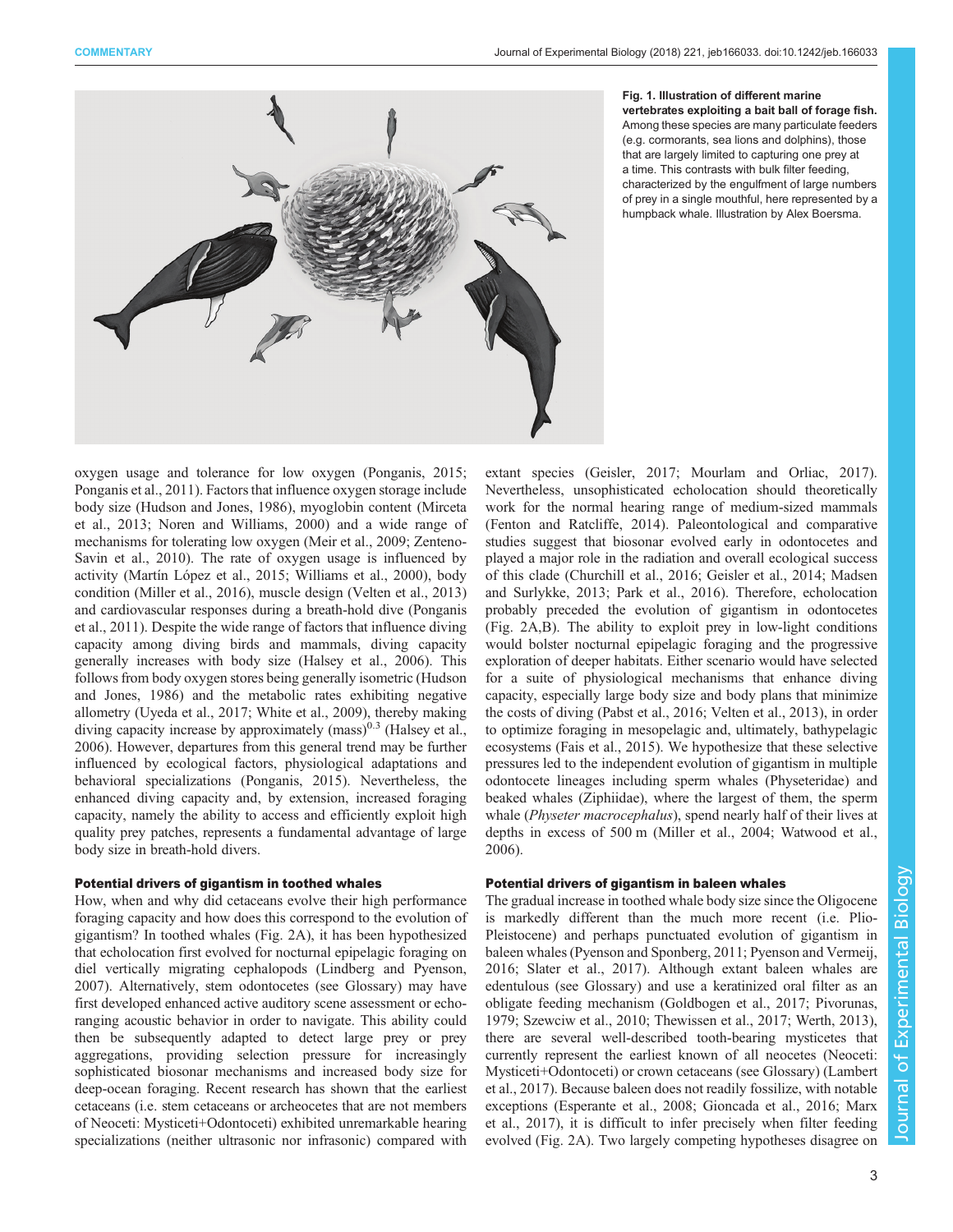<span id="page-3-0"></span>

Fig. 2. Body size variation, evolutionary relationships and inferred feeding mode among cetaceans. (A) Cetacean phylogeny and inferred feeding mode for extant species. Modified from [Pyenson \(2017\).](#page-7-0) (B) A broad estimate of body size evolution for mysticetes (orange) and odontocetes (red) over the past 25 million years. Maxima and minima are shown by the solid and dashed lines, respectively. Modified from [Pyenson and Sponberg \(2011\)](#page-7-0). (C) Approximate length–mass relationships among extant cetaceans. Rorqual whales (Balaenopteridae) and gray whales (Eschrichtiidae), dark orange; Balaenidae, light orange; beaked whales (Ziphiidae) and sperm whales (Physeteridae), dark red; river dolphins (Platanista, Lipotes, Inioidea) and smaller toothed whales (Delphinoidea), light red. Some estimates may be close to observed maxima, whereas others are estimates based on length–mass relationships from closely related species ([Bigg and Wolman, 1975; Bloch et al., 2012, 1996; Bloch and Zachariassen, 1989; Cubbage and Calambokidis, 1987](#page-5-0); [Folkens and Reeves, 2002;](#page-5-0) [George, 2009](#page-5-0); [Kenyon, 1961; Lockyer, 1976](#page-6-0); [Omura et al., 1955; Perryman and Lynn, 2002; Read and Tolley, 1997](#page-7-0); [Velten et al., 2013](#page-7-0)).

whether tooth loss preceded the evolution of baleen ([Marx et al.,](#page-6-0) [2016](#page-6-0); [Peredo et al., 2017](#page-7-0)) or whether toothed mysticetes possessed both teeth and baleen simultaneously for millions of years before the ultimate loss of teeth [\(Deméré et al., 2008; Geisler et al., 2017\)](#page-5-0). Comparative morphological analyses suggest that early toothed mysticetes were not able to filter feed using their teeth, unlike what is observed in some pinnipeds (see Glossary) such as leopard seals [\(Hocking et al., 2013](#page-6-0)). The early-tooth-loss hypothesis suggests that stem mysticetes evolved a dedicated suction feeding capacity, which led to tooth loss, and then baleen later evolved from enlarged gingiva (see Glossary) ([Geisler, 2017;](#page-5-0) [Marx et al., 2016](#page-6-0); [Peredo](#page-7-0) [et al., 2017\)](#page-7-0). This hypothesis is consistent with the observation of reduced dentition in odontocetes that exhibit high-performance suction feeding compared with close relatives [\(Werth, 2006\)](#page-7-0). Although key fossils suggest that raptorial feeding preceded filter feeding independent of suction-feeding specializations ([Geisler](#page-5-0) [et al., 2017\)](#page-5-0), experimental evidence in modern cetaceans demonstrates that different prey-capture mechanisms are not mutually exclusive and may be used together or in sequence for a given feeding morphology [\(Marshall and Goldbogen, 2015\)](#page-6-0).

Despite the dearth of information available to better understand the early origins of mysticetes, it is thought that obligate filter feeding evolved in the early Oligocene [\(Pyenson, 2017\)](#page-7-0), and then specialized filter feeding modes [i.e. intermittent ram filter feeding in rorqual whales and continuous ram filter feeding (see Glossary) in balaenid whales] evolved in the early Miocene, approximately 20 million years and 15 million years before the evolution of gigantism ([Slater](#page-7-0) [et al., 2017](#page-7-0)), respectively. The clade-wide shift in the mode of body size evolution is temporally linked to the onset of intensified glaciation and upwelling [\(Lawrence et al., 2006; Marlow et al., 2000](#page-6-0); [Slater et al., 2017\)](#page-7-0). Both oceanographic processes are well-known drivers of prey abundance and patchiness in modern feeding hot spots for baleen whales [\(Croll et al., 2005;](#page-5-0) [Nowacek et al., 2011](#page-7-0)). Winddriven upwelling in temperate ecosystems brings cold, nutrient-rich deep water into the light-receiving photic zone, thereby causing a trophic cascade and an overall increase in productivity of planktonic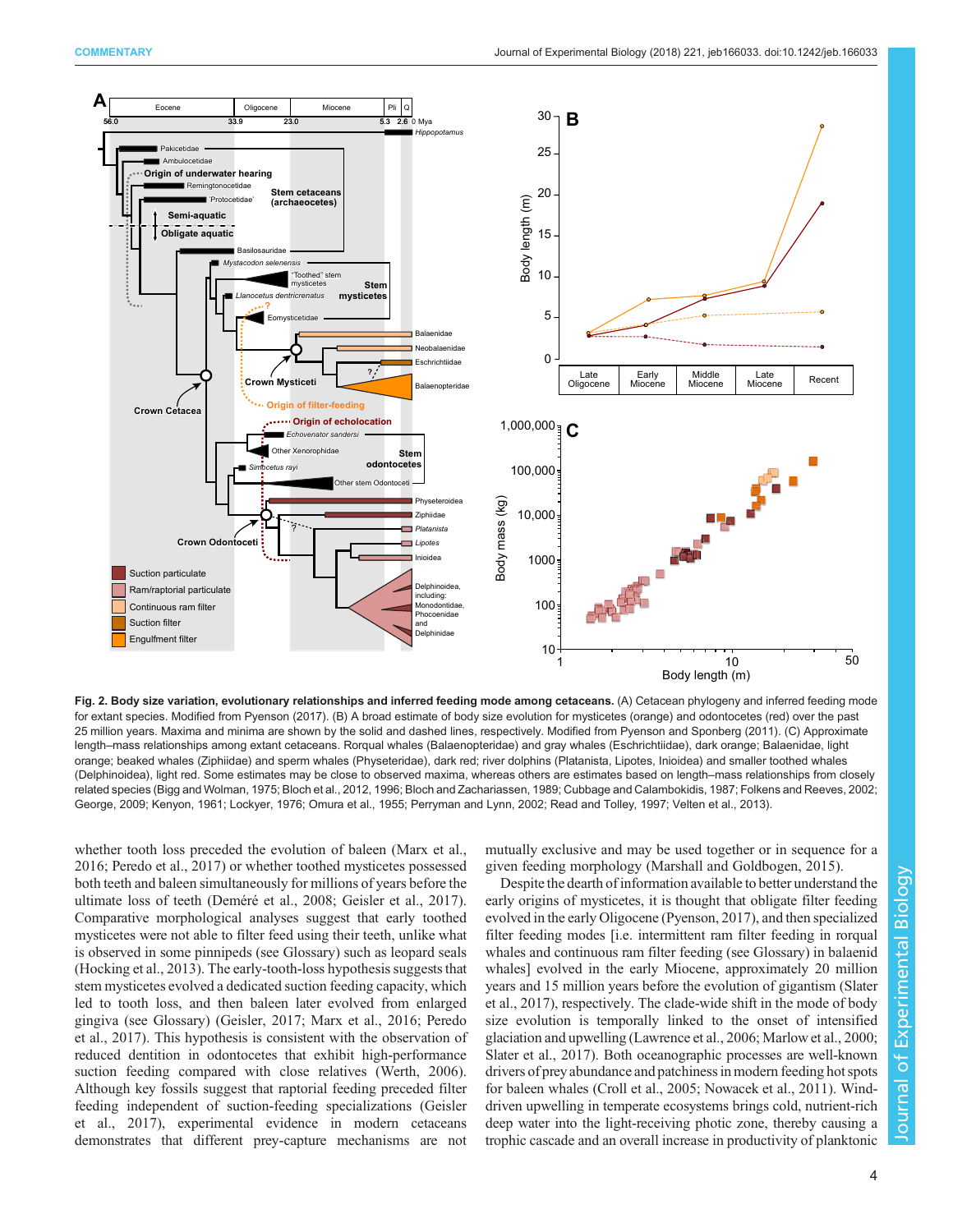organisms such as krill [\(Santora et al., 2011](#page-7-0)). With the influx of bioavailable iron from glacial runoff and ice sheet melting ([Bhatia](#page-5-0) [et al., 2013](#page-5-0); [Hawkings et al., 2014](#page-6-0)), the enhanced overall productivity is predicted to increase prey abundance [\(Meire et al.,](#page-6-0) [2017\)](#page-6-0). Although it has yet to be rigorously demonstrated, an increase in overall prey abundance should lead to greater patchiness given the tendency of animals to form aggregations ([Parrish and Edelstein-](#page-7-0)[Keshet, 1999](#page-7-0)). Also, if resources (i.e. primary productivity) become heterogeneously distributed ([Martin, 2003](#page-6-0)), then prey for whales (i.e. zooplankton to forage fish) may also become patchy and be further modulated by large-scale oceanographic forcing [\(Cotté and Simard,](#page-5-0) [2005\)](#page-5-0). Increased patchiness will result in a higher density of prey engulfed by baleen whales, thereby increasing the overall energetic efficiency of foraging ([Goldbogen et al., 2011](#page-6-0); [Hazen et al., 2015\)](#page-6-0). Furthermore, greater patchiness is associated with larger size classes of krill ([Décima et al., 2010\)](#page-5-0), thus baleen whales that target such patches will likely benefit from higher prey energy densities [\(Lee](#page-6-0) [et al., 2006\)](#page-6-0).

It is thought that the increased productivity, patchiness and prey densities that resulted from Plio-Pliestocene ocean dynamics provided mysticetes with an evolutionary pathway towards greater body sizes ([Slater et al., 2017\)](#page-7-0). Interestingly, a large raptorial shark predator, Carcharocles megalodon, apparently went extinct at this same climatic transition in deep time ([Collareta et al., 2017](#page-5-0); [Pimiento and Clements, 2014\)](#page-7-0), which may have provided release from predation and further facilitated gigantism in mysticetes. Alternatively, resistance to predation could have been a driver for larger body sizes in baleen whales. Nevertheless, it is not clear that C. megalodon preyed on baleen whales [\(Collareta et al., 2017\)](#page-5-0), given that modern great white sharks (Carcharodon carcharias) typically scavenge on dead baleen whales ([Curtis et al., 2006\)](#page-5-0), rather than actively prey on baleen whales [\(Taylor et al., 2013\)](#page-7-0). Researchers argue that the now extinct giant raptorial sperm whale (L. melvillei) of the Miocene preyed on small to medium-sized mysticetes and thus occupied the same ecological niche as extant transient killer whales (Orcinus orca) [\(Lambert et al., 2010](#page-6-0)). Killer whale attacks on multiple baleen whale species have been well documented ([Ford and Reeves, 2008\)](#page-5-0), although most attacks target small species or calves and thus may not represent a major force of predation ([Ford and Reeves, 2008](#page-5-0); [Mehta et al., 2007](#page-6-0)).

If adult individuals of large, extant baleen whales are largely free from predation pressure, then their foraging performance across scale may reflect differences in foraging efficiency that selected for larger body size. The engulfment apparatus of baleen whales exhibits positive allometry (see Glossary) whereby larger whales possess relatively larger skulls, jaws and baleen [\(Goldbogen et al.,](#page-6-0) [2012](#page-6-0), [2010](#page-5-0); [Pyenson et al., 2013](#page-7-0)). In intermittent ram filter feeders (i.e. lunge filter feeding), specifically rorqual whales (Balaenopteridae), this pattern of relative growth is also observed in the dimensions of the hyper-extensible oropharyngeal cavity that is lined with specialized groove blubber [\(Shadwick et al., 2013\)](#page-7-0). As a consequence, the mass-specific engulfment capacity in rorquals increases with body size ([Goldbogen et al., 2012](#page-6-0), [2010](#page-5-0)). Thus, for every feeding event, larger whales can enhance their foraging capacity by increasing the amount of prey captured. However, because lunge feeding (see Glossary) is a dynamic event with a large mouth aperture presented to flow at high speed, large amounts of water are accelerated and high drag is incurred [\(Goldbogen et al.,](#page-5-0) [2007](#page-5-0); [Potvin et al., 2009](#page-7-0); [Simon et al., 2012](#page-7-0)). Despite the high energetic costs that result from increased drag during feeding, the overall efficiency of the feeding lunge is high so long as the density of the targeted prey patch is also high [\(Goldbogen et al., 2011\)](#page-6-0).

However, the high costs of feeding will limit diving capacity, which likely explain the relatively lower foraging dive durations of the largest rorquals (i.e. blue and fin whales) compared with other large whales [\(Acevedo-Gutierrez et al., 2002](#page-5-0); [Croll et al., 2001\)](#page-5-0). The cost of a lunge is largely determined by the size of the engulfed water mass, but also the maximum speed just prior to mouth opening [\(Cade et al., 2016;](#page-5-0) [Goldbogen et al., 2011](#page-6-0); [Potvin et al., 2009,](#page-7-0) [2012\)](#page-7-0). Because large whales lunge at higher speeds and have greater mass-specific engulfment capacities, the combined cost progressively limits dive capacity that should otherwise be granted by large body size [\(Goldbogen et al., 2012](#page-6-0)). For example, the relatively high cost of feeding in blue whales is estimated to be approximately 60% of the total cost of a foraging dive ([Goldbogen](#page-6-0) [et al., 2011](#page-6-0)). By contrast, the cost of feeding in minke whales is predictably very low because of the very low mass-engulfment capacity, and thus is close to that for steady swimming ([Blix and](#page-5-0) [Folkow, 1995](#page-5-0); [Potvin et al., 2012\)](#page-7-0). An additional cost of relatively larger gulps in bigger whales is that a greater proportion of the limited dive time must be devoted to the purging and filtration of the engulfed water ([Goldbogen et al., 2012\)](#page-6-0). Consequently, there is an inverse relationship between the number of lunges per dive and engulfment capacity, such that smaller whales take many small gulps and larger whales take fewer big gulps ([Friedlaender et al.,](#page-5-0) [2014\)](#page-5-0). It follows that larger rorquals appear to be forfeiting their diving capacity for enhanced foraging capacity, and this predictably increases the energetic efficiency of feeding at larger sizes [\(Friedlaender et al., 2014;](#page-5-0) [Goldbogen et al., 2012](#page-6-0), [2011](#page-6-0), [2010](#page-5-0)).

#### Concluding remarks

The mechanisms driving the evolution of gigantism and foraging capacity in cetaceans remains poorly understood. Here we provide different hypotheses that can be tested in future comparative studies. We posit that toothed whales evolved gigantism because echolocation allowed for the progressive invasion of the deep ocean that required larger size and enhanced diving capacity. In contrast, filter-feeding baleen whales evolved gigantism in response to recent changes in the ocean that provided high-quality prey patches, thereby resulting in increased foraging efficiency at greater whale sizes that could, in turn, support such extremes in body mass. With the advent of biologging tag technology, our ability to quantify the diving and foraging performance of cetaceans in their natural environment has greatly increased in the past two decades. The next great challenge is to integrate data from individual studies to test mechanistic hypotheses regarding form, function, physiology and ecology across scales. Specifically, we need to better understand the energetics of foraging and how it compares between particulatefeeding odontocetes and filter-feeding mysticetes. Furthermore, we need to test whether the estimated energetic efficiency of foraging increases with body size in both lineages and by what magnitude. Although direct oxygen consumption measurements cannot yet be made on cetaceans in natural environments, a comparative analysis of feeding rates and foraging performance in species ranging from the small harbor porpoise to the huge blue whale will provide key insights into the physiology and functional ecology of cetaceans. Moreover, these studies will clarify the processes that may have driven body size evolution in a group of mammals that ultimately led to the largest animals ever.

### Acknowledgements

We thank David E. Cade, James A. Fahlbusch, Shirel R. Kahane-Rapport, Michael Ladegaard, Jean Potvin, Nicholas D. Pyenson, Paolo S. Segre and Danuta M. Wisniewska for providing useful comments and feedback on the article.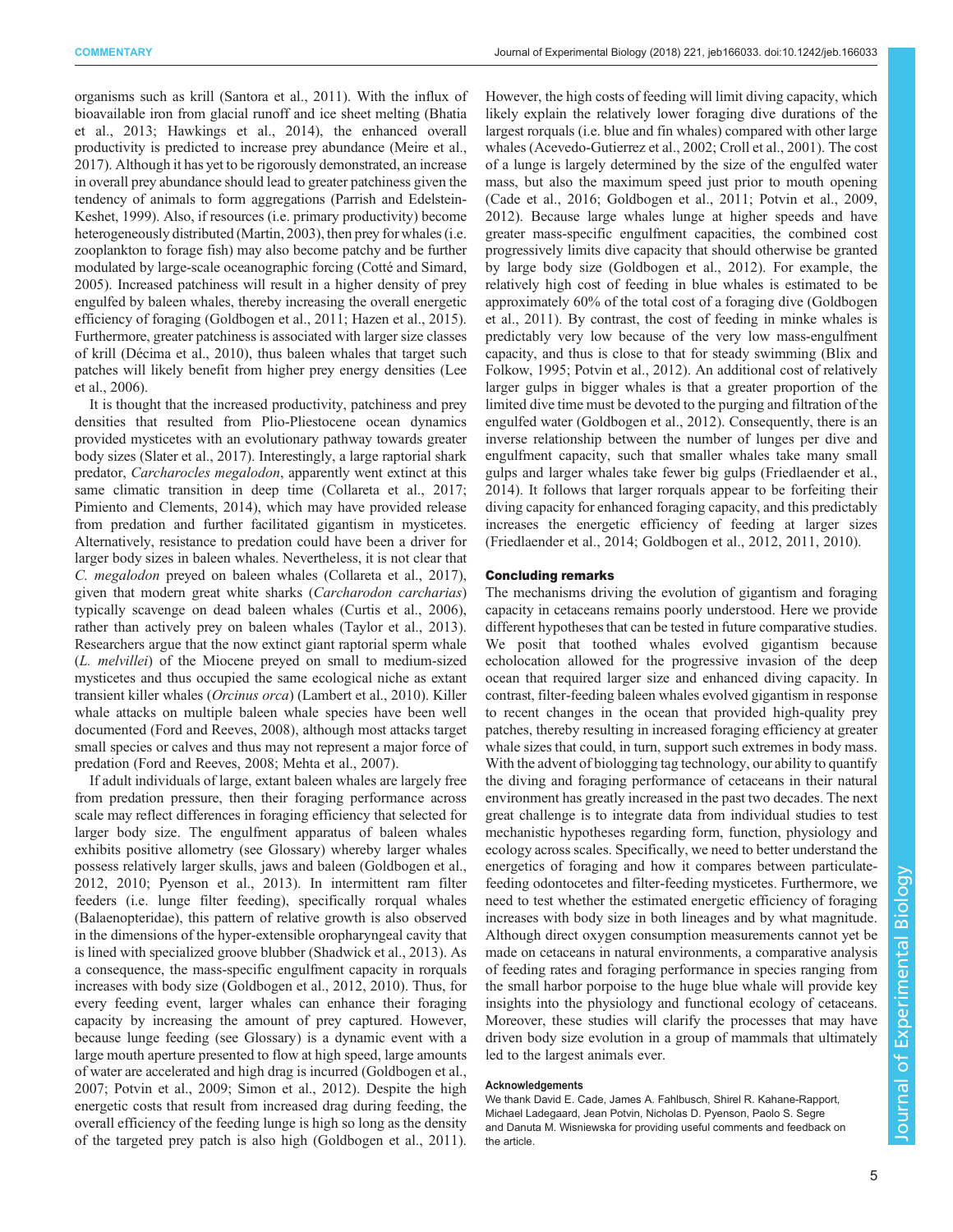#### <span id="page-5-0"></span>Competing interests

The authors declare no competing or financial interests.

#### Funding

J.G. was funded in part by grants from the National Science Foundation (IOS-1656676), the Office of Naval Research (N000141612477) and a Terman Fellowship from Stanford University. P.T.M. was funded in part by a J.C. Skou Senior Fellowship at the Aarhus Institute for Advanced Studies, and grants from the Danish Natural Science Research Council.

#### References

- Acevedo-Gutierrez, A., Croll, D. A. and Tershy, B. R. (2002). High feeding costs limit dive time in the largest whales. J. Exp. Biol. 205, 1747-1753.
- [Aguilar Soto, N. A., Johnson, M. P., Madsen, P. T., D](http://dx.doi.org/10.1111/j.1365-2656.2008.01393.x)íaz, F., Domínguez, I., Brito, A. and Tyack, P. [\(2008\). Cheetahs of the deep sea: deep foraging sprints in short-](http://dx.doi.org/10.1111/j.1365-2656.2008.01393.x)
- [finned pilot whales off Tenerife \(Canary Islands\).](http://dx.doi.org/10.1111/j.1365-2656.2008.01393.x) J. Anim. Ecol. 77, 936-947. Alexander, R. M. (1998). All-time giants: the largest animals and their problems. Palaeontology 41, 1231-1245.
- Alexander, R. M. [\(2005\). Models and the scaling of energy costs for locomotion.](http://dx.doi.org/10.1242/jeb.01484) J. Exp. Biol. 208[, 1645-1652.](http://dx.doi.org/10.1242/jeb.01484)
- [Aoki, K., Amano, M., Mori, K., Kourogi, A., Kubodera, T. and Miyazaki, N.](http://dx.doi.org/10.3354/meps09371) (2012). [Active hunting by deep-diving sperm whales: 3D dive profiles and maneuvers](http://dx.doi.org/10.3354/meps09371) [during bursts of speed.](http://dx.doi.org/10.3354/meps09371) Mar. Ecol. Prog. Ser. 444, 289-301.
- Benoit-Bird, K. J. and Au, W. W. L. [\(2009\). Cooperative prey herding by the pelagic](http://dx.doi.org/10.1121/1.2967480) [dolphin, Stenella longirostris.](http://dx.doi.org/10.1121/1.2967480) J. Acoust. Soc. Am. 125, 125-137.
- [Benoit-Bird, K. J., Southall, B. L. and Moline, M. A.](http://dx.doi.org/10.1098/rspb.2015.2457) (2016). Predator-guided [sampling reveals biotic structure in the bathypelagic.](http://dx.doi.org/10.1098/rspb.2015.2457) Proc. R. Soc. B 283, [20152457.](http://dx.doi.org/10.1098/rspb.2015.2457)
- [Bhatia, M. P., Kujawinski, E. B., Das, S. B., Breier, C. F., Henderson, P. B. and](http://dx.doi.org/10.1038/ngeo1746) Charette, M. A. [\(2013\). Greenland meltwater as a significant and potentially](http://dx.doi.org/10.1038/ngeo1746) [bioavailable source of iron to the ocean.](http://dx.doi.org/10.1038/ngeo1746) Nature Geoscience 6, 274.
- Bigg, M. A. and Wolman, A. A. [\(1975\). Live-capture killer whale \(Orcinus orca\)](http://dx.doi.org/10.1139/f75-140) [fishery, British Columbia and Washington, 1962](http://dx.doi.org/10.1139/f75-140)-73. J. Fish. Board Canada 32, [1213-1221.](http://dx.doi.org/10.1139/f75-140)
- Blix, A. S. and Folkow, L. P. [\(1995\). Daily energy expenditure in free living minke](http://dx.doi.org/10.1111/j.1748-1716.1995.tb09834.x) whales. [Acta Physiol. Scand.](http://dx.doi.org/10.1111/j.1748-1716.1995.tb09834.x) 153, 61-66.
- Bloch, D. and Zachariassen, M. (1989). The "Skinn" values of pilot whales in the Faroe Islands. An evaluation and a corrective proposal. N. Atlantic Stud. 1, 39-56.
- [Bloch, D., Desportes, G., Zachariassen, M. and Christensen, I.](http://dx.doi.org/10.1111/j.1469-7998.1996.tb05441.x) (1996). The [northern bottlenose whale in the Faroe Islands, 1584-1993.](http://dx.doi.org/10.1111/j.1469-7998.1996.tb05441.x) J. Zool. 239, 123-140.
- [Bloch, D., Desportes, G., Harvey, P., Lockyer, C. and Mikkelsen, B.](http://dx.doi.org/10.1578/AM.38.3.2012.250) (2012). Life history of Risso's dolphin (Grampus griseus[\) \(G. Cuvier, 1812\) in the Faroe](http://dx.doi.org/10.1578/AM.38.3.2012.250) Islands. [Aquat. Mamm.](http://dx.doi.org/10.1578/AM.38.3.2012.250) 38, 250.
- [Bloodworth, B. and Marshall, C. D.](http://dx.doi.org/10.1242/jeb.01807) (2005). Feeding kinematics of Kogia and Tursiops [\(Odontoceti: Cetacea\): characterization of suction and ram feeding.](http://dx.doi.org/10.1242/jeb.01807) J. Exp. Biol. 208[, 3721-3730.](http://dx.doi.org/10.1242/jeb.01807)
- [Boersma, A. T. and Pyenson, N. D.](http://dx.doi.org/10.1371/journal.pone.0135551) (2015). Albicetus oxymycterus, a new generic [name and redescription of a basal physeteroid \(Mammalia, Cetacea\) from the](http://dx.doi.org/10.1371/journal.pone.0135551) [Miocene of California, and the evolution of body size in sperm whales.](http://dx.doi.org/10.1371/journal.pone.0135551) PLoS ONE 10[, e0135551.](http://dx.doi.org/10.1371/journal.pone.0135551)
- [Cade, D. E., Friedlaender, A. S., Calambokidis, J. and Goldbogen, J. A.](http://dx.doi.org/10.1016/j.cub.2016.07.037) (2016). [Kinematic diversity in rorqual whale feeding mechanisms.](http://dx.doi.org/10.1016/j.cub.2016.07.037) Curr. Biol. 26, [2617-2624.](http://dx.doi.org/10.1016/j.cub.2016.07.037)
- Carey, N. and Goldbogen, J. A. [\(2017\). Kinematics of ram filter feeding and beat](http://dx.doi.org/10.1007/BF01920242)[glide swimming in the northern anchovy](http://dx.doi.org/10.1007/BF01920242) Engraulis mordax. J. Exp. Biol. doi:10. [1242/jeb.158337](http://dx.doi.org/10.1007/BF01920242)
- Castellini, M. A. and Rea, L. D. [\(1992\). The biochemistry of natural fasting at its](http://dx.doi.org/10.1007/BF01920242) limits. [Experientia](http://dx.doi.org/10.1007/BF01920242) 48, 575-582.
- [Churchill, M., Martinez-Caceres, M., de Muizon, C., Mnieckowski, J. and](http://dx.doi.org/10.1016/j.cub.2016.06.004) Geisler, J. H. [\(2016\). The origin of high-frequency hearing in whales.](http://dx.doi.org/10.1016/j.cub.2016.06.004) Curr. Biol. 26[, 2144-2149.](http://dx.doi.org/10.1016/j.cub.2016.06.004)
- Clarke, M. R. [\(1996\). Cephalopods as prey. III. Cetaceans.](http://dx.doi.org/10.1098/rstb.1996.0093) Philos. Trans. R. Soc. [Lond. B Biol. Sci.](http://dx.doi.org/10.1098/rstb.1996.0093) 351, 1053-1065.
- [Collareta, A., Lambert, O., Landini, W., Di Celma, C., Malinverno, E., Varas-](http://dx.doi.org/10.1016/j.palaeo.2017.01.001)[Malca, R., Urbina, M. and Bianucci, G.](http://dx.doi.org/10.1016/j.palaeo.2017.01.001) (2017). Did the giant extinct shark Carcharocles megalodon [target small prey? Bite marks on marine mammal](http://dx.doi.org/10.1016/j.palaeo.2017.01.001) remains from the late Miocene of Peru. [Palaeogeogr. Palaeoclimatol. Palaeoecol.](http://dx.doi.org/10.1016/j.palaeo.2017.01.001) 469[, 84-91.](http://dx.doi.org/10.1016/j.palaeo.2017.01.001)
- Cotté, C. and Simard, Y. [\(2005\). Formation of dense krill patches under tidal forcing](http://dx.doi.org/10.3354/meps288199) [at whale feeding hot spots in the St. Lawrence Estuary.](http://dx.doi.org/10.3354/meps288199) Mar. Ecol. Prog. Ser. 288, [199-210.](http://dx.doi.org/10.3354/meps288199)
- Croll, D. A., Acevedo-Gutiérrez, A., Tershy, B. R. and Urbán-Ramirez, J. (2001). [The diving behavior of blue and fin whales: is dive duration shorter than expected](http://dx.doi.org/10.1016/S1095-6433(01)00348-8) based on oxygen stores? [Comp. Biochem. Physiol. A Mol. Integr. Physiol.](http://dx.doi.org/10.1016/S1095-6433(01)00348-8) 129, [797-809.](http://dx.doi.org/10.1016/S1095-6433(01)00348-8)
- [Croll, D. A., Marinovic, B., Benson, S., Chavez, F. P., Black, N., Ternullo, R. and](http://dx.doi.org/10.3354/meps289117) Tershy, B. R. [\(2005\). From wind to whales: trophic links in a coastal upwelling](http://dx.doi.org/10.3354/meps289117) system. [Mar. Ecol. Prog. Ser.](http://dx.doi.org/10.3354/meps289117) 289, 117-130.
- Croll, D., Kudela, R. and Tershy, B. R. (2006). Ecosystem impact of the decline of large whales in the North Pacific. In Whales, Whaling and Ocean Ecosystems (ed. J. A. e. a. Estes), pp. 202-214. Berkeley, CA: University of California Press.
- Cubbage, J. C. and Calambokidis, J. [\(1987\). Size-class segregation of bowhead](http://dx.doi.org/10.1111/j.1748-7692.1987.tb00160.x) [whales discerned through aerial stereophotogrammetry.](http://dx.doi.org/10.1111/j.1748-7692.1987.tb00160.x) Mar. Mamm. Sci. 3, [179-185.](http://dx.doi.org/10.1111/j.1748-7692.1987.tb00160.x)
- Curtis, T. H., Kelly, J. T., Menard, K. L., Laroche, R. K., Jones, R. E. and Klimley, A. P. (2006). Observations on the behavior of white sharks scavenging from a whale carcass at Point Reves, California. Calif. Fish Game 92, 113.
- [Cury, P., Bakun, A., Crawford, R. J., Jarre, A., Quinones, R. A., Shannon, L. J.](http://dx.doi.org/10.1006/jmsc.2000.0712) and Verheye, H. M. [\(2000\). Small pelagics in upwelling systems: patterns of](http://dx.doi.org/10.1006/jmsc.2000.0712) [interaction and structural changes in](http://dx.doi.org/10.1006/jmsc.2000.0712) "wasp-waist" ecosystems. ICES J. Mar. Sci. 57[, 603-618.](http://dx.doi.org/10.1006/jmsc.2000.0712)
- Dé[cima, M., Ohman, M. D. and De Robertis, A.](http://dx.doi.org/10.4319/lo.2009.55.2.0777) (2010). Body size dependence of [euphausiid spatial patchiness.](http://dx.doi.org/10.4319/lo.2009.55.2.0777) Limnol. Oceanogr. 55, 777-788.
- Deméré[, T. A., McGowen, M. R., Berta, A. and Gatesy, J.](http://dx.doi.org/10.1080/10635150701884632) (2008). Morphological [and molecular evidence for a stepwise evolutionary transition from teeth to baleen](http://dx.doi.org/10.1080/10635150701884632) [in mysticete whales.](http://dx.doi.org/10.1080/10635150701884632) Syst. Biol. 57, 15-37.
- Domenici, P. [\(2001\). The scaling of locomotor performance in predator-prey](http://dx.doi.org/10.1016/S1095-6433(01)00465-2) encounters: from fish to killer whales. [Comp. Biochem. Physiol. A Mol. Integr.](http://dx.doi.org/10.1016/S1095-6433(01)00465-2) Physiol. 131[, 169-182.](http://dx.doi.org/10.1016/S1095-6433(01)00465-2)
- Domenici, P., Batty, R. S., Simila, T. and Ogam, E. (2000). Killer whales (Orcinus orca) feeding on schooling herring (Clupea harengus) using under-water tailslaps: kinematic analyses of field observations. J. Exp. Biol. 203, 283-294.
- [Domenici, P., Wilson, A. D. M., Kurvers, R. H. J. M., Marras, S., Herbert-Read,](http://dx.doi.org/10.1098/rspb.2014.0444) [J. E., Steffensen, J. F., Krause, S., Viblanc, P. E., Couillaud, P. and Krause, J.](http://dx.doi.org/10.1098/rspb.2014.0444) [\(2014\). How sailfish use their bills to capture schooling prey.](http://dx.doi.org/10.1098/rspb.2014.0444) Proc. R. Soc. B 281, [20140444.](http://dx.doi.org/10.1098/rspb.2014.0444)
- [Esperante, R., Brand, L., Nick, K. E., Poma, O. and Urbina, M.](http://dx.doi.org/10.1016/j.palaeo.2007.11.001) (2008). [Exceptional occurrence of fossil baleen in shallow marine sediments of the](http://dx.doi.org/10.1016/j.palaeo.2007.11.001) [Neogene Pisco Formation, Southern Peru.](http://dx.doi.org/10.1016/j.palaeo.2007.11.001) Palaeogeogr. Palaeoclimatol. [Palaeoecol.](http://dx.doi.org/10.1016/j.palaeo.2007.11.001) 257, 344-360.
- Fais, A., Aguilar Soto, N., Johnson, M., Pérez-González, C., Miller, P. J. O. and Madsen, P. T. [\(2015\). Sperm whale echolocation behaviour reveals a directed,](http://dx.doi.org/10.1007/s00265-015-1877-1) [prior-based search strategy informed by prey distribution.](http://dx.doi.org/10.1007/s00265-015-1877-1) Behav. Ecol. Sociobiol. 69[, 663-674.](http://dx.doi.org/10.1007/s00265-015-1877-1)
- Fenton, M. B. and Ratcliffe, J. M. [\(2014\). Sensory biology: echolocation from click](http://dx.doi.org/10.1016/j.cub.2014.10.073) [to call, mouth to wing.](http://dx.doi.org/10.1016/j.cub.2014.10.073) Curr. Biol. 24, R1160-R1162.
- Fleming, A. H., Clark, C. T., Calambokidis, J. and Barlow, J. (2015). Humpback whale diets respond to variance in ocean climate and ecosystem conditions in the California Current. Glob. Change Biol. 22, 1214-1224.
- Folkens, P. A. and Reeves, R. R. (2002). Guide to Marine Mammals of the World, 527pp. New York: National Audubon Society (Random House).
- Ford, J. K. B. and Reeves, R. R. [\(2008\). Fight or flight: antipredator strategies of](http://dx.doi.org/10.1111/j.1365-2907.2008.00118.x) [baleen whales.](http://dx.doi.org/10.1111/j.1365-2907.2008.00118.x) Mammal. Rev. 38, 50-86.
- [Friedlaender, A. S., Goldbogen, J. A., Nowacek, D. P., Read, A. J., Johnston, D.](http://dx.doi.org/10.1242/jeb.106682) and Gales, N. [\(2014\). Feeding rates and under-ice foraging strategies of the](http://dx.doi.org/10.1242/jeb.106682) [smallest lunge filter feeder, the Antarctic minke whale \(](http://dx.doi.org/10.1242/jeb.106682)Balaenoptera bonaerensis). J. Exp. Biol. 217[, 2851-2854.](http://dx.doi.org/10.1242/jeb.106682)
- [Friedlaender, A. S., Johnston, D. W., Tyson, R. B., Kaltenberg, A., Goldbogen,](http://dx.doi.org/10.1098/rsos.160043) [J. A., Stimpert, A. K., Curtice, C., Hazen, E. L., Halpin, P. N. and Read, A. J.](http://dx.doi.org/10.1098/rsos.160043) [\(2016\). Multiple-stage decisions in a marine central-place forager.](http://dx.doi.org/10.1098/rsos.160043) R. Soc. Open Sci. 3[, 160043.](http://dx.doi.org/10.1098/rsos.160043)
- Friedman, M. [\(2012\). Parallel evolutionary trajectories underlie the origin of giant](http://dx.doi.org/10.1098/rspb.2011.1381) [suspension-feeding whales and bony fishes.](http://dx.doi.org/10.1098/rspb.2011.1381) Proc. R. Soc. B Biol. Sci. 279, [944-951.](http://dx.doi.org/10.1098/rspb.2011.1381)
- [Friedman, M., Shimada, K., Martin, L. D., Everhart, M. J., Liston, J., Maltese, A.](http://dx.doi.org/10.1126/science.1184743) and Triebold, M. [\(2010\). 100-million-year dynasty of giant planktivorous bony](http://dx.doi.org/10.1126/science.1184743) [fishes in the Mesozoic seas.](http://dx.doi.org/10.1126/science.1184743) Science 327, 990-993.
- Geisler, J. H. [\(2017\). Evolution: hearing and feeding in fossil whales.](http://dx.doi.org/10.1016/j.cub.2017.05.007) Curr. Biol. 27, [R596-R598.](http://dx.doi.org/10.1016/j.cub.2017.05.007)
- [Geisler, J. H., Colbert, M. W. and Carew, J. L.](http://dx.doi.org/10.1038/nature13086) (2014). A new fossil species [supports an early origin for toothed whale echolocation.](http://dx.doi.org/10.1038/nature13086) Nature 508, 383.
- [Geisler, J. H., Boessenecker, R. W., Brown, M. and Beatty, B. L.](http://dx.doi.org/10.1016/j.cub.2017.06.003) (2017). The [origin of filter feeding in whales.](http://dx.doi.org/10.1016/j.cub.2017.06.003) Curr. Biol. 27, 2036-2042.e2.
- George, J. C. (2009). Growth, Morphology and Energetics of Bowhead Whales (Balaena mysticetus). PhD thesis, University of Alaska Fairbanks.
- [Gilly, W. F., Beman, J. M., Litvin, S. Y. and Robison, B. H.](http://dx.doi.org/10.1146/annurev-marine-120710-100849) (2013). Oceanographic [and biological effects of shoaling of the oxygen minimum zone.](http://dx.doi.org/10.1146/annurev-marine-120710-100849) Annu. Rev. Mar. Sci. 5[, 393-420.](http://dx.doi.org/10.1146/annurev-marine-120710-100849)
- [Gioncada, A., Collareta, A., Gariboldi, K., Lambert, O., Di Celma, C.,](http://dx.doi.org/10.1130/G38216.1) [Bonaccorsi, E., Urbina, M. and Bianucci, G.](http://dx.doi.org/10.1130/G38216.1) (2016). Inside baleen: [exceptional microstructure preservation in a late Miocene whale skeleton from](http://dx.doi.org/10.1130/G38216.1) Peru. Geology 44[, 839-842.](http://dx.doi.org/10.1130/G38216.1)
- [Goldbogen, J. A., Pyenson, N. D. and Shadwick, R. E.](http://dx.doi.org/10.3354/meps07066) (2007). Big gulps require [high drag for fin whale lunge feeding.](http://dx.doi.org/10.3354/meps07066) Mar. Ecol. Prog. Ser. 349, 289-301.
- [Goldbogen, J. A., Potvin, J. and Shadwick, R. E.](http://dx.doi.org/10.1098/rspb.2009.1680) (2010). Skull and buccal cavity [allometry increase mass-specific engulfment capacity in fin whales.](http://dx.doi.org/10.1098/rspb.2009.1680) Proc. R. Soc. [B Biol. Sci.](http://dx.doi.org/10.1098/rspb.2009.1680) 277, 861-868.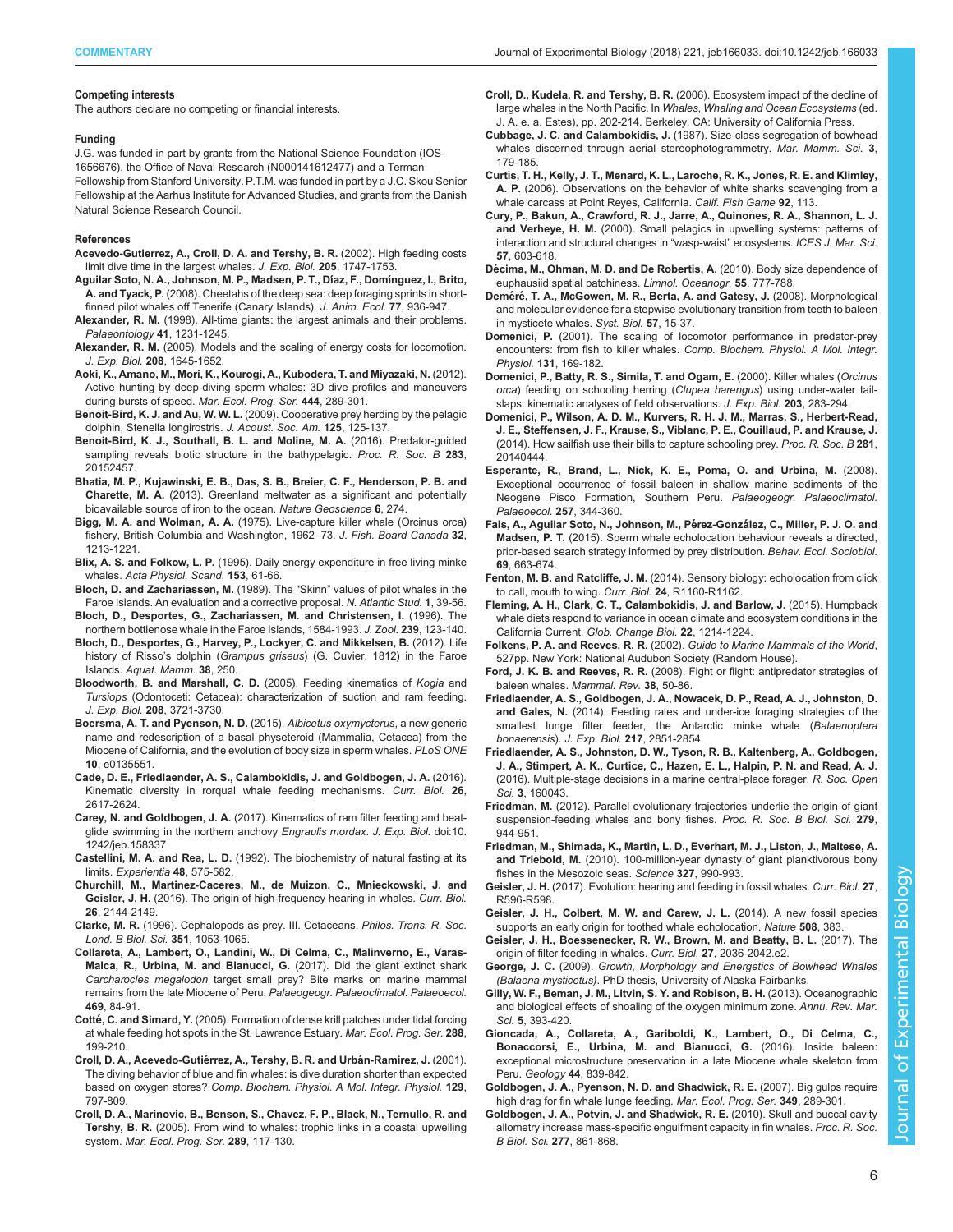- <span id="page-6-0"></span>[Goldbogen, J. A., Calambokidis, J., Oleson, E., Potvin, J., Pyenson, N. D.,](http://dx.doi.org/10.1242/jeb.048157) Schorr, G. and Shadwick, R. E. [\(2011\). Mechanics, hydrodynamics and](http://dx.doi.org/10.1242/jeb.048157) [energetics of blue whale lunge feeding: efficiency dependence on krill density.](http://dx.doi.org/10.1242/jeb.048157) [J. Exp. Biol.](http://dx.doi.org/10.1242/jeb.048157) 214, 131-146.
- [Goldbogen, J. A., Calambokidis, J., Croll, D. A., McKenna, M. F., Oleson, E.,](http://dx.doi.org/10.1111/j.1365-2435.2011.01905.x) [Potvin, J., Pyenson, N. D., Schorr, G., Shadwick, R. E. and Tershy, B. R.](http://dx.doi.org/10.1111/j.1365-2435.2011.01905.x) [\(2012\). Scaling of lunge-feeding performance in rorqual whales: mass-specific](http://dx.doi.org/10.1111/j.1365-2435.2011.01905.x) [energy expenditure increases with body size and progressively limits diving](http://dx.doi.org/10.1111/j.1365-2435.2011.01905.x) capacity. [Funct. Ecol.](http://dx.doi.org/10.1111/j.1365-2435.2011.01905.x) 26, 216-226.
- [Goldbogen, J. A., Calambokidis, J., Friedlaender, A. S., Francis, J., DeRuiter,](http://dx.doi.org/10.1098/rsbl.2012.0986) [S. L., Stimpert, A. K., Falcone, E. and Southall, B. L.](http://dx.doi.org/10.1098/rsbl.2012.0986) (2013). Underwater acrobatics by the world'[s largest predator: 360 degrees rolling manoeuvres by](http://dx.doi.org/10.1098/rsbl.2012.0986) [lunge-feeding blue whales.](http://dx.doi.org/10.1098/rsbl.2012.0986) Biol. Lett. 9, 20120986.
- [Goldbogen, J. A., Cade, D. E., Calambokidis, J., Friedlaender, A. S., Potvin, J.,](http://dx.doi.org/10.1146/annurev-marine-122414-033905) Segre, P. S. and Werth, A. J. [\(2017\). How baleen whales feed: the biomechanics](http://dx.doi.org/10.1146/annurev-marine-122414-033905) [of engulfment and filtration.](http://dx.doi.org/10.1146/annurev-marine-122414-033905) Annu. Rev. Mar. Sci. 9, 367-386.
- [Greene, C. H., Wiebe, P. H., Burczynski, J. and Youngbluth, M. J.](http://dx.doi.org/10.1126/science.241.4863.359) (1988). [Acoustical detection of high-density krill demersal layers in the submarine](http://dx.doi.org/10.1126/science.241.4863.359) [canyons off Georges Bank.](http://dx.doi.org/10.1126/science.241.4863.359) Science 241, 359.
- [Halsey, L. G., Butler, P. J. and Blackburn, T. M.](http://dx.doi.org/10.1086/499439) (2006). A phylogenetic analysis of [the allometry of diving.](http://dx.doi.org/10.1086/499439) Am. Nat. 167, 276-287.
- [Hanke, W., Wieskotten, S., Niesterok, B., Miersch, L., Witte, M., Brede, M.,](http://dx.doi.org/10.1007/978-3-642-28302-4_16) Leder, A. and Dehnhardt, G. [\(2012\). Hydrodynamic perception in pinnipeds. In](http://dx.doi.org/10.1007/978-3-642-28302-4_16) [Nature-inspired Fluid Mechanics. Notes on Numerical Fluid Mechanics and](http://dx.doi.org/10.1007/978-3-642-28302-4_16) Multidisciplinary Design[, Vol. 119 \(ed. C. Tropea, H. Bleckmann\), pp. 255-270.](http://dx.doi.org/10.1007/978-3-642-28302-4_16) [Berlin, Heidelberg: Springer.](http://dx.doi.org/10.1007/978-3-642-28302-4_16)
- [Hawkings, J. R., Wadham, J. L., Tranter, M., Raiswell, R., Benning, L. G.,](http://dx.doi.org/10.1038/ncomms4929) [Statham, P. J., Tedstone, A., Nienow, P., Lee, K. and Telling, J.](http://dx.doi.org/10.1038/ncomms4929) (2014). Ice [sheets as a significant source of highly reactive nanoparticulate iron to the oceans.](http://dx.doi.org/10.1038/ncomms4929) [Nat. Commun.](http://dx.doi.org/10.1038/ncomms4929) 5, 3929.
- [Hazen, E. L., Friedlaender, A. S. and Goldbogen, J. A.](http://dx.doi.org/10.1126/sciadv.1500469) (2015). Blue whales (Balaenoptera musculus[\) optimize foraging efficiency by balancing oxygen use](http://dx.doi.org/10.1126/sciadv.1500469) [and energy gain as a function of prey density.](http://dx.doi.org/10.1126/sciadv.1500469) Sci. Adv. 1, e1500469
- Hochachka, P. W. [\(2000\). Pinniped diving response mechanism and evolution: a](http://dx.doi.org/10.1016/S1095-6433(00)00231-2) [window on the paradigm of comparative biochemistry and physiology.](http://dx.doi.org/10.1016/S1095-6433(00)00231-2) Comp. [Biochem. Physiol. A Mol. Integr. Physiol.](http://dx.doi.org/10.1016/S1095-6433(00)00231-2) 126, 435-458.
- [Hocking, D. P., Evans, A. R. and Fitzgerald, E. M. G.](http://dx.doi.org/10.1007/s00300-012-1253-9) (2013). Leopard seals [\(Hydrurga leptonyx\) use suction and filter feeding when hunting small prey](http://dx.doi.org/10.1007/s00300-012-1253-9) [underwater.](http://dx.doi.org/10.1007/s00300-012-1253-9) Polar Biol. 36, 211-222.
- [Hocking, D. P., Marx, F. G., Fitzgerald, E. M. G. and Evans, A. R.](http://dx.doi.org/10.1098/rsbl.2017.0348) (2017a). Ancient [whales did not filter feed with their teeth.](http://dx.doi.org/10.1098/rsbl.2017.0348) Biol. Lett. 13, 20170348.
- [Hocking, D. P., Marx, F. G., Park, T., Fitzgerald, E. M. G. and Evans, A. R.](http://dx.doi.org/10.1098/rspb.2016.2750) [\(2017b\). A behavioural framework for the evolution of feeding in predatory aquatic](http://dx.doi.org/10.1098/rspb.2016.2750) mammals. [Proc. R. Soc. B Biol. Sci.](http://dx.doi.org/10.1098/rspb.2016.2750) 284, 20162750.
- Howland, H. C. [\(1974\). Optimal strategies for predator avoidance: the relative](http://dx.doi.org/10.1016/0022-5193(74)90202-1) [importance of speed and manoeuvrability.](http://dx.doi.org/10.1016/0022-5193(74)90202-1) J. Theor. Biol. 47, 333-350.
- Hudson, D. M. and Jones, D. R. (1986). The influence of body mass on the endurance to restrained submergence in the Pekin duck. J. Exp. Biol. 120, 351-367.
- [Huveneers, C., Holman, D., Robbins, R., Fox, A., Endler, J. A. and Taylor, A. H.](http://dx.doi.org/10.1086/680010) [\(2015\). White sharks exploit the sun during predatory approaches.](http://dx.doi.org/10.1086/680010) Am. Nat. 185, [562-570.](http://dx.doi.org/10.1086/680010)
- James, A. G. and Probyn, T. [\(1989\). The relationship between respiration rate,](http://dx.doi.org/10.1016/0022-0981(89)90001-4) [swimming speed and feeding behaviour in the cape anchovy](http://dx.doi.org/10.1016/0022-0981(89)90001-4) Engraulis capensis Gilchris. [J. Exp. Mar. Biol. Ecol.](http://dx.doi.org/10.1016/0022-0981(89)90001-4) 131, 81-100.
- [Johnson, M., Madsen, P. T., Zimmer, W. M. X., Aguilar de Soto, N. and Tyack,](http://dx.doi.org/10.1098/rsbl.2004.0208) P. L. [\(2004\). Beaked whales echolocate on prey.](http://dx.doi.org/10.1098/rsbl.2004.0208) Proc. R. Soc. Lond. B Biol. Sci. 271[, S383-S386.](http://dx.doi.org/10.1098/rsbl.2004.0208)
- Kane, E. A. and Marshall, C. D. [\(2009\). Comparative feeding kinematics and](http://dx.doi.org/10.1242/jeb.034686) [performance of odontocetes: belugas, Pacific white-sided dolphins and long](http://dx.doi.org/10.1242/jeb.034686)[finned pilot whales.](http://dx.doi.org/10.1242/jeb.034686) J. Exp. Biol. 212, 3939-3950.
- Kenyon, K. W. [\(1961\). Cuvier beaked whales stranded in the Aleutian Islands.](http://dx.doi.org/10.2307/1377244) [J. Mammal.](http://dx.doi.org/10.2307/1377244) 42, 71-76.
- [Kienle, S. S., Law, C. J., Costa, D. P., Berta, A. and Mehta, R. S.](http://dx.doi.org/10.1098/rspb.2017.1035) (2017). Revisiting [the behavioural framework of feeding in predatory aquatic mammals.](http://dx.doi.org/10.1098/rspb.2017.1035) [Proc. R. Soc. B Biol. Sci.](http://dx.doi.org/10.1098/rspb.2017.1035) 284, 20171035.
- [Lambert, O., Bianucci, G., Post, K., De Muizon, C., Salas-Gismondi, R., Urbina,](http://dx.doi.org/10.1038/nature09067) M. and Reumer, J. [\(2010\). The giant bite of a new raptorial sperm whale from the](http://dx.doi.org/10.1038/nature09067) [Miocene epoch of Peru.](http://dx.doi.org/10.1038/nature09067) Nature 466, 105.
- [Lambert, O., Collareta, A., Landini, W., Post, K., Ramassamy, B., Di Celma, C.,](http://dx.doi.org/10.1098/rspb.2015.1530) Urbina, M. and Bianucci, G. [\(2015\). No deep diving: evidence of predation on](http://dx.doi.org/10.1098/rspb.2015.1530) [epipelagic fish for a stem beaked whale from the Late Miocene of Peru.](http://dx.doi.org/10.1098/rspb.2015.1530) [Proc. R. Soc. B Biol. Sci.](http://dx.doi.org/10.1098/rspb.2015.1530), 282, 20151530.
- Lambert, O., Martínez-Cá[ceres, M., Bianucci, G., Di Celma, C., Salas-Gismondi,](http://dx.doi.org/10.1016/j.cub.2017.04.026) [R., Steurbaut, E., Urbina, M. and de Muizon, C.](http://dx.doi.org/10.1016/j.cub.2017.04.026) (2017). Earliest mysticete from [the Late Eocene of Peru sheds new light on the origin of baleen whales.](http://dx.doi.org/10.1016/j.cub.2017.04.026) Curr. Biol. 27[, 1535-1541.e2.](http://dx.doi.org/10.1016/j.cub.2017.04.026)
- [Lawrence, K. T., Liu, Z. and Herbert, T. D.](http://dx.doi.org/10.1126/science.1120395) (2006). Evolution of the eastern tropical [Pacific through Plio-Pleistocene glaciation.](http://dx.doi.org/10.1126/science.1120395) Science 312, 79-83.
- Lee, R. F., Hagen, W. and Kattner, G. [\(2006\). Lipid storage in marine zooplankton.](http://dx.doi.org/10.3354/meps307273) [Mar. Ecol. Prog. Ser.](http://dx.doi.org/10.3354/meps307273) 307, 273-306.
- Lindberg, D. R. and Pyenson, N. D. (2006). Evolutionary patterns in Cetacea. Fishing up prey size through deep time. In Whales, Whaling and Ocean Ecosystems (ed. J. A. Estes, D. P. Demaster, D. F. Doak, T. M. Williams and R. L. Brownell, Jr.), pp. 67-81. Oakland: University of California Press.
- Lindberg, D. R. and Pyenson, N. D. [\(2007\). Things that go bump in the night:](http://dx.doi.org/10.1111/j.1502-3931.2007.00032.x) [evolutionary interactions between cephalopods and cetaceans in the tertiary.](http://dx.doi.org/10.1111/j.1502-3931.2007.00032.x) Lethaia 40[, 335-343.](http://dx.doi.org/10.1111/j.1502-3931.2007.00032.x)
- Lindstedt, S. L. and Boyce, M. S. [\(1985\). Seasonality, fasting endurance, and body](http://dx.doi.org/10.1086/284385) [size in mammals.](http://dx.doi.org/10.1086/284385) Am. Nat. 125, 873-878.
- Lockyer, C. [\(1976\). Body weights of some species of large whales.](http://dx.doi.org/10.1093/icesjms/36.3.259) ICES J. Mar. Sci. 36[, 259-273.](http://dx.doi.org/10.1093/icesjms/36.3.259)
- Madsen, P. T. and Surlykke, A. [\(2013\). Functional convergence in bat and toothed](http://dx.doi.org/10.1152/physiol.00008.2013) [whale biosonars.](http://dx.doi.org/10.1152/physiol.00008.2013) Physiology 28, 276-283.
- [Madsen, P. T., Johnson, M., de Soto, N. A., Zimmer, W. and Tyack, P.](http://dx.doi.org/10.1242/jeb.01327) (2005). [Biosonar performance of foraging beaked whales \(](http://dx.doi.org/10.1242/jeb.01327)Mesoplodon densirostris). [J. Exp. Biol.](http://dx.doi.org/10.1242/jeb.01327) 208, 181-194.
- Madsen, P. T., Wilson, M., Johnson, M. P., Hanlon, R. T., Bocconcelli, A., Aguilar De Soto, N. and Tyack, P. L. (2007). Clicking for calamari: toothed whales can echolocate squid Loligo pealeii. Aquatic Biol. 1, 141-150.
- [Madsen, P. T., de Soto, N. A., Arranz, P. and Johnson, M.](http://dx.doi.org/10.1007/s00359-013-0824-8) (2013). Echolocation in Blainville's beaked whales ([Mesoplodon densirostris](http://dx.doi.org/10.1007/s00359-013-0824-8)). J. Comp. Physiol. A [Neuroethol. Sens. Neural Behav. Physiol.](http://dx.doi.org/10.1007/s00359-013-0824-8) 199, 451-469.
- Marlow, J. R., Lange, C. B., Wefer, G. and Rosell-Melé, A. (2000). Upwelling intensification as part of the Pliocene-Pleistocene climate transition. Science 290, 2288-2291.
- [Marras, S., Noda, T., Steffensen, J. F., Svendsen, M. B. S., Krause, J., Wilson,](http://dx.doi.org/10.1093/icb/icv017) [A. D. M., Kurvers, R. H. J. M., Herbert-Read, J., Boswell, K. M. and Domenici,](http://dx.doi.org/10.1093/icb/icv017) P. [\(2015\). Not so fast: swimming behavior of sailfish during predator](http://dx.doi.org/10.1093/icb/icv017)–prey [interactions using high-speed video and accelerometry.](http://dx.doi.org/10.1093/icb/icv017) Integr. Comp. Biol. 55, [719-727.](http://dx.doi.org/10.1093/icb/icv017)
- Marshall, C. D. and Goldbogen, J. A. (2015). Feeding mechanisms. In Marine Mammal Physiology: Requisites for Ocean Living (ed. M. A. Castellini and J. Mellish), pp. 95-118. Boca Raton, FL: CRC Press.
- Martin, A. P. [\(2003\). Phytoplankton patchiness: the role of lateral stirring and mixing.](http://dx.doi.org/10.1016/S0079-6611(03)00085-5) [Prog. Oceanogr.](http://dx.doi.org/10.1016/S0079-6611(03)00085-5) 57, 125-174.
- Martín Ló[pez, L. M., Miller, P. J. O., Aguilar de Soto, N. and Johnson, M.](http://dx.doi.org/10.1242/jeb.106013) (2015). [Gait switches in deep-diving beaked whales: biomechanical strategies for long](http://dx.doi.org/10.1242/jeb.106013)[duration dives.](http://dx.doi.org/10.1242/jeb.106013) J. Exp. Biol. 218, 1325-1338.
- [Marx, F. G., Hocking, D. P., Park, T., Ziegler, T., Evans, A. R. and Fitzgerald, E. M.](http://dx.doi.org/10.24199/j.mmv.2016.75.04) [\(2016\). Suction feeding preceded filtering in baleen whale evolution.](http://dx.doi.org/10.24199/j.mmv.2016.75.04) Memoirs [Museum Victoria](http://dx.doi.org/10.24199/j.mmv.2016.75.04) 75, 71-82.
- [Marx, F. G., Collareta, A., Gioncada, A., Post, K., Lambert, O., Bonaccorsi, E.,](http://dx.doi.org/10.1111/joa.12622) Urbina, M. and Bianucci, G. [\(2017\). How whales used to filter: exceptionally](http://dx.doi.org/10.1111/joa.12622) [preserved baleen in a Miocene cetotheriid.](http://dx.doi.org/10.1111/joa.12622) J. Anat. 231, 212-220.
- [McCauley, D. J., Pinsky, M. L., Palumbi, S. R., Estes, J. A., Joyce, F. H. and](http://dx.doi.org/10.1126/science.1255641) Warner, R. R. [\(2015\). Marine defaunation: animal loss in the global ocean.](http://dx.doi.org/10.1126/science.1255641) Science 347[, 1255641.](http://dx.doi.org/10.1126/science.1255641)
- [Mehta, A. V., Allen, J. M., Constantine, R., Garrigue, C., Jann, B., Jenner, C.,](http://dx.doi.org/10.3354/meps07015) [Marx, M. K., Matkin, C. O., Mattila, D. K., Minton, G. et al.](http://dx.doi.org/10.3354/meps07015) (2007). Baleen whales [are not important as prey for killer whales Orcinus orca in high-latitude regions.](http://dx.doi.org/10.3354/meps07015) [Mar. Ecol. Prog. Ser.](http://dx.doi.org/10.3354/meps07015) 348, 297-307.
- [Meir, J. U., Champagne, C. D., Costa, D. P., Williams, C. L. and Ponganis, P. J.](http://dx.doi.org/10.1152/ajpregu.00247.2009) [\(2009\). Extreme hypoxemic tolerance and blood oxygen depletion in diving](http://dx.doi.org/10.1152/ajpregu.00247.2009) elephant seals. Am. J. Physiol.– [Regul. Integr. Comp. Physiol.](http://dx.doi.org/10.1152/ajpregu.00247.2009) 297, R927-R939.
- [Meire, L., Mortensen, J., Meire, P., Juul-Pedersen, T., Sejr, M. K., Rysgaard, S.,](http://dx.doi.org/10.1111/gcb.13801) [Nygaard, R., Huybrechts, P. and Meysman, F. J. R.](http://dx.doi.org/10.1111/gcb.13801) (2017). Marine-terminating [glaciers sustain high productivity in Greenland fjords.](http://dx.doi.org/10.1111/gcb.13801) Glob. Change Biol. 23, [5344-5357.](http://dx.doi.org/10.1111/gcb.13801)
- Millar, J. S. and Hickling, G. J. [\(1990\). Fasting endurance and the evolution of](http://dx.doi.org/10.2307/2389646) [mammalian body size.](http://dx.doi.org/10.2307/2389646) Funct. Ecol. 4, 5-12.
- [Miller, P. J. O., Johnson, M. P. and Tyack, P. L.](http://dx.doi.org/10.1098/rspb.2004.2863) (2004). Sperm whale behaviour [indicates the use of echolocation click buzzes](http://dx.doi.org/10.1098/rspb.2004.2863) 'creaks' in prey capture. [Proc. R. Soc. Lond. B Biol. Sci.](http://dx.doi.org/10.1098/rspb.2004.2863) 271, 2239-2247.
- [Miller, P., Narazaki, T., Isojunno, S., Aoki, K., Smout, S. and Sato, K.](http://dx.doi.org/10.1242/jeb.137349) (2016). [Body density and diving gas volume of the northern bottlenose whale](http://dx.doi.org/10.1242/jeb.137349) ([Hyperoodon ampullatus](http://dx.doi.org/10.1242/jeb.137349)). J. Exp. Biol. 219, 2458-2468.
- [Mirceta, S., Signore, A. V., Burns, J. M., Cossins, A. R., Campbell, K. L. and](http://dx.doi.org/10.1126/science.1234192) Berenbrink, M. [\(2013\). Evolution of mammalian diving capacity traced by](http://dx.doi.org/10.1126/science.1234192) [myoglobin net surface charge.](http://dx.doi.org/10.1126/science.1234192) Science 340, 1234192.
- [Motta, P. J., Maslanka, M., Hueter, R. E., Davis, R. L., de la Parra, R., Mulvany,](http://dx.doi.org/10.1016/j.zool.2009.12.001) [S. L., Habegger, M. L., Strother, J. A., Mara, K. R., Gardiner, J. M. et al.](http://dx.doi.org/10.1016/j.zool.2009.12.001) (2010). [Feeding anatomy, filter-feeding rate, and diet of whale sharks](http://dx.doi.org/10.1016/j.zool.2009.12.001) Rhincodon typus [during surface ram filter feeding off the Yucatan Peninsula, Mexico.](http://dx.doi.org/10.1016/j.zool.2009.12.001) Zoology 113, [199-212.](http://dx.doi.org/10.1016/j.zool.2009.12.001)
- Mourlam, M. J. and Orliac, M. J. [\(2017\). Infrasonic and ultrasonic hearing evolved](http://dx.doi.org/10.1016/j.cub.2017.04.061) [after the emergence of modern whales.](http://dx.doi.org/10.1016/j.cub.2017.04.061) Curr. Biol. 27, 1776-1781.e9.
- [Naito, Y., Costa, D. P., Adachi, T., Robinson, P. W., Peterson, S. H., Mitani, Y. and](http://dx.doi.org/10.1002/ece3.3202) Takahashi, A. [\(2017\). Oxygen minimum zone: an important oceanographic](http://dx.doi.org/10.1002/ece3.3202)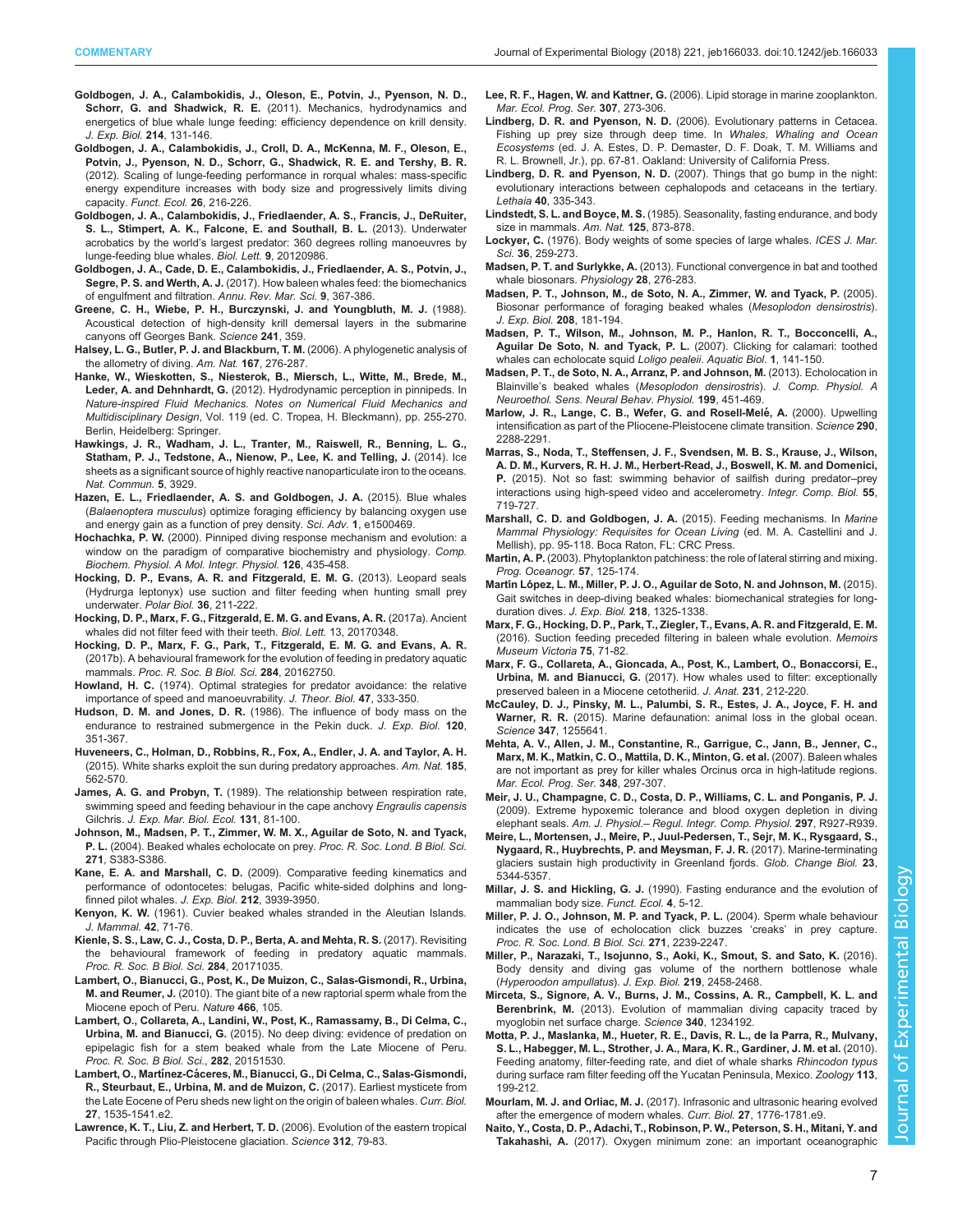<span id="page-7-0"></span>[habitat for deep-diving northern elephant seals,](http://dx.doi.org/10.1002/ece3.3202) Mirounga angustirostris. Ecol. Evol. 7[, 6259-6270.](http://dx.doi.org/10.1002/ece3.3202)

- Noren, S. R. and Williams, T. M. [\(2000\). Body size and skeletal muscle myoglobin](http://dx.doi.org/10.1016/S1095-6433(00)00182-3) [of cetaceans: adaptations for maximizing dive duration.](http://dx.doi.org/10.1016/S1095-6433(00)00182-3) Comp. Biochem. Physiol. [A Mol. Integr. Physiol.](http://dx.doi.org/10.1016/S1095-6433(00)00182-3) 126, 181-191.
- [Nowacek, D. P., Friedlaender, A. S., Halpin, P. N., Hazen, E. L., Johnston, D. W.,](http://dx.doi.org/10.1371/journal.pone.0019173) [Read, A. J., Espinasse, B., Zhou, M. and Zhu, Y.](http://dx.doi.org/10.1371/journal.pone.0019173) (2011). Super-aggregations of [krill and humpback whales in Wilhelmina Bay, Antarctic Peninsula.](http://dx.doi.org/10.1371/journal.pone.0019173) Plos One 6, [e19173.](http://dx.doi.org/10.1371/journal.pone.0019173)
- [Oliver, S. P., Turner, J. R., Gann, K., Silvosa, M. and Jackson, T. D. U.](http://dx.doi.org/10.1371/journal.pone.0067380) (2013). [Thresher sharks use tail-slaps as a hunting strategy.](http://dx.doi.org/10.1371/journal.pone.0067380) PLoS ONE 8, e67380.
- Omura, H., Fujino, K. and Kimura, S. (1955). Beaked whale Berardius bairdi of Japan, with notes on Ziphius cavirostris. Sci. Rep. Whales Res. Inst. 10, 89-132.
- [Pabst, D. A., McLellan, W. A. and Rommel, S. A.](http://dx.doi.org/10.1093/icb/icw126) (2016). How to build a deep diver: [the extreme morphology of mesoplodonts.](http://dx.doi.org/10.1093/icb/icw126) Integr. Comp. Biol. 56, 1337-1348.
- [Paig-Tran, E. W. M., Kleinteich, T. and Summers, A. P.](http://dx.doi.org/10.1002/jmor.20160) (2013). The filter pads and [filtration mechanisms of the devil rays: variation at macro and microscopic scales.](http://dx.doi.org/10.1002/jmor.20160) J. Morphol. 274[, 1026-1043.](http://dx.doi.org/10.1002/jmor.20160)
- [Park, T., Fitzgerald, E. M. G. and Evans, A. R.](http://dx.doi.org/10.1098/rsbl.2016.0060) (2016). Ultrasonic hearing and [echolocation in the earliest toothed whales.](http://dx.doi.org/10.1098/rsbl.2016.0060) Biol. Lett. 12. 20160060.
- [Parrish, J. K. and Edelstein-Keshet, L.](http://dx.doi.org/10.1126/science.284.5411.99) (1999). Complexity, pattern, and [evolutionary trade-offs in animal aggregation.](http://dx.doi.org/10.1126/science.284.5411.99) Science 284, 99-101.
- [Payne, J. L., Bush, A. M., Heim, N. A., Knope, M. L. and McCauley, D. J.](http://dx.doi.org/10.1126/science.aaf2416) (2016). [Ecological selectivity of the emerging mass extinction in the oceans.](http://dx.doi.org/10.1126/science.aaf2416) Science 353, [1284-1286.](http://dx.doi.org/10.1126/science.aaf2416)
- [Peredo, C. M., Pyenson, N. D. and Boersma, A. T.](http://dx.doi.org/10.3389/fmars.2017.00067) (2017). Decoupling tooth loss [from the evolution of baleen in whales.](http://dx.doi.org/10.3389/fmars.2017.00067) Front. Mar. Sci. 4, 67.
- Perryman, W. L. and Lynn, M. S. (2002). Evaluation of nutritive condition and reproductive status of migrating gray whales (Eschrichtius robustus) based on analysis of photogrammetric data. J. Cetacean Res. Manag. 4, 155-164.
- Peters, R. H. (1983). The Ecological Implications of Body Size. Cambridge: Cambridge University Press.
- Pimiento, C. and Balk, M. A. [\(2015\). Body-size trends of the extinct giant shark](http://dx.doi.org/10.1017/pab.2015.16) Carcharocles megalodon[: a deep-time perspective on marine apex predators.](http://dx.doi.org/10.1017/pab.2015.16) [Paleobiology](http://dx.doi.org/10.1017/pab.2015.16) 41, 479-490.
- [Pimiento, C. and Clements, C. F.](http://dx.doi.org/10.1371/journal.pone.0111086) (2014). When did Carcharocles megalodon [become extinct? A new analysis of the fossil record.](http://dx.doi.org/10.1371/journal.pone.0111086) PLoS ONE 9, e111086.
- Pivorunas, A. (1979). Feeding mechanisms of baleen whales. Am. Sci. 67, 432-440.
- Ponganis, P. J. (2015). Diving Physiology of Marine Mammals and Seabirds. Cambridge: Cambridge University Press.
- [Ponganis, P. J., Meir, J. U. and Williams, C. L.](http://dx.doi.org/10.1242/jeb.031252) (2011). In pursuit of Irving and [Scholander: a review of oxygen store management in seals and penguins.](http://dx.doi.org/10.1242/jeb.031252) J. Exp. Biol. 214[, 3325-3339.](http://dx.doi.org/10.1242/jeb.031252)
- [Potvin, J., Goldbogen, J. A. and Shadwick, R. E.](http://dx.doi.org/10.1098/rsif.2008.0492) (2009). Passive versus active [engulfment: Verdict from trajectory simulations of lunge-feeding fin whales](http://dx.doi.org/10.1098/rsif.2008.0492) [Balaenoptera physalus](http://dx.doi.org/10.1098/rsif.2008.0492). J. R. Soc. Interface 6, 1005-1025.
- [Potvin, J., Goldbogen, J. A. and Shadwick, R. E.](http://dx.doi.org/10.1371/journal.pone.0044854) (2012). Metabolic expenditures [of lunge feeding rorquals across scale: implications for the evolution of filter](http://dx.doi.org/10.1371/journal.pone.0044854) [feeding and the limits to maximum body size.](http://dx.doi.org/10.1371/journal.pone.0044854) PLoS ONE 7, e44854.
- Pyenson, N. D. [\(2017\). The ecological rise of whales chronicled by the fossil record.](http://dx.doi.org/10.1016/j.cub.2017.05.001) Curr. Biol. 27[, R558-R564.](http://dx.doi.org/10.1016/j.cub.2017.05.001)
- Pyenson, N. D. and Sponberg, S. N. [\(2011\). Reconstructing body size in extinct](http://dx.doi.org/10.1007/s10914-011-9170-1) [crown Cetacea \(Neoceti\) using allometry, phylogenetic methods and tests from](http://dx.doi.org/10.1007/s10914-011-9170-1) [the fossil record.](http://dx.doi.org/10.1007/s10914-011-9170-1) J. Mamm. Evol. 18, 269-288.
- Pyenson, N. D. and Vermeij, G. J. [\(2016\). The rise of ocean giants: maximum body](http://dx.doi.org/10.1098/rsbl.2016.0186) [size in Cenozoic marine mammals as an indicator for productivity in the Pacific](http://dx.doi.org/10.1098/rsbl.2016.0186) [and Atlantic Oceans.](http://dx.doi.org/10.1098/rsbl.2016.0186) Biol. Lett. 12, 20160186.
- [Pyenson, N. D., Goldbogen, J. A. and Shadwick, R. E.](http://dx.doi.org/10.1111/j.1095-8312.2012.02032.x) (2013). Mandible allometry [in extant and fossil Balaenopteridae \(Cetacea: Mammalia\): The largest vertebrate](http://dx.doi.org/10.1111/j.1095-8312.2012.02032.x) [skeletal element and its role in rorqual lunge feeding.](http://dx.doi.org/10.1111/j.1095-8312.2012.02032.x) Biol. J. Linn. Soc. 108, [586-599.](http://dx.doi.org/10.1111/j.1095-8312.2012.02032.x)
- Read, A. J. and Tolley, K. A. [\(1997\). Postnatal growth and allometry of harbour](http://dx.doi.org/10.1139/z97-016) [porpoises from the Bay of Fundy.](http://dx.doi.org/10.1139/z97-016) Can. J. Zool. 75, 122-130.
- [Ripple, W. J., Wolf, C., Newsome, T. M., Hoffmann, M., Wirsing, A. J. and](http://dx.doi.org/10.1073/pnas.1702078114) McCauley, D. J. [\(2017\). Extinction risk is most acute for the world](http://dx.doi.org/10.1073/pnas.1702078114)'s largest and smallest vertebrates. [Proc. Natl Acad. Sci. USA](http://dx.doi.org/10.1073/pnas.1702078114) 114, 10678-10683.
- Rubenstein, D. I. and Koehl, M. A. R. [\(1977\). Mechanisms of filter feeding: some](http://dx.doi.org/10.1086/283227) [theoretical considerations.](http://dx.doi.org/10.1086/283227) Am. Nat. 111, 981-994.
- Sanderson, S. L. and Cech, J. J., Jr. [\(1992\). Energetic cost of suspension feeding](http://dx.doi.org/10.1577/1548-8659(1992)121%3C0149:ECOSFV%3E2.3.CO;2) [versus particulate feeding by juvenile Sacramento blackfish.](http://dx.doi.org/10.1577/1548-8659(1992)121%3C0149:ECOSFV%3E2.3.CO;2) Trans. Am. Fish. Soc. 121[, 149-157.](http://dx.doi.org/10.1577/1548-8659(1992)121%3C0149:ECOSFV%3E2.3.CO;2)
- Sanderson, S. L. and Wassersug, R. [\(1990\). Suspension-feeding vertebrates.](http://dx.doi.org/10.1038/scientificamerican0390-96) Sci. Am. 262[, 96-101.](http://dx.doi.org/10.1038/scientificamerican0390-96)
- Sanderson, S. L. and Wassersug, R. (1993). Convergent and alternative designs for vertebrate suspension feeding. In The Skull: Functional and Evolutionary Mechanisms, Vol. 3 (ed. J. Hanken and B. K. Hall), pp. 37-112. Chicago, IL: University of Chicago Press.
- [Sanderson, S. L., Cheer, A. Y., Goodrich, J. S., Graziano, J. D. and Callan, W. T.](http://dx.doi.org/10.1038/35086574) [\(2001\). Crossflow filtration in suspension-feeding fishes.](http://dx.doi.org/10.1038/35086574) Nature 412, 439-441.
- [Sanderson, S. L., Roberts, E., Lineburg, J. and Brooks, H.](http://dx.doi.org/10.1038/ncomms11092) (2016). Fish mouths [as engineering structures for vortical cross-step filtration.](http://dx.doi.org/10.1038/ncomms11092) Nat. Commun. 7, 11092.
- [Santora, J. A., Sydeman, W. J., Schroeder, I. D., Wells, B. K. and Field, J. C.](http://dx.doi.org/10.1016/j.pocean.2011.04.002) [\(2011\). Mesoscale structure and oceanographic determinants of krill hotspots in](http://dx.doi.org/10.1016/j.pocean.2011.04.002) [the California Current: implications for trophic transfer and conservation.](http://dx.doi.org/10.1016/j.pocean.2011.04.002) Prog. [Oceanogr.](http://dx.doi.org/10.1016/j.pocean.2011.04.002) 91, 397-409.
- Schmidt-Nielsen, K. (1984). Scaling: Why is Animal Size so Important? Cambridge: Cambridge University Press.
- [Shadwick, R. E., Goldbogen, J. A., Potvin, J., Pyenson, N. D. and Vogl, A. W.](http://dx.doi.org/10.1242/jeb.081752) [\(2013\). Novel muscle and connective tissue design enables high extensibility and](http://dx.doi.org/10.1242/jeb.081752) [controls engulfment volume in lunge-feeding rorqual whales.](http://dx.doi.org/10.1242/jeb.081752) J. Exp. Biol. 216, [2691-2701.](http://dx.doi.org/10.1242/jeb.081752)
- [Simon, M., Johnson, M., Tyack, P. and Madsen, P. T.](http://dx.doi.org/10.1098/rspb.2009.1135) (2009). Behaviour and [kinematics of continuous ram filtration in bowhead whales \(](http://dx.doi.org/10.1098/rspb.2009.1135)Balaena mysticetus). [Proc. R. Soc. B Biol. Sci.](http://dx.doi.org/10.1098/rspb.2009.1135) 276.
- [Simon, M., Johnson, M. and Madsen, P. T.](http://dx.doi.org/10.1242/jeb.071092) (2012). Keeping momentum with a [mouthful of water: Behavior and kinematics of humpback whale lunge feeding.](http://dx.doi.org/10.1242/jeb.071092) J. Exp. Biol. 215[, 3786-3798.](http://dx.doi.org/10.1242/jeb.071092)
- [Sinclair, A. R. E., Mduma, S. and Brashares, J. S.](http://dx.doi.org/10.1038/nature01934) (2003). Patterns of predation in [a diverse predator-prey system.](http://dx.doi.org/10.1038/nature01934) Nature 425, 288.
- [Slater, G. J., Goldbogen, J. A. and Pyenson, N. D.](http://dx.doi.org/10.1098/rspb.2017.0546) (2017). Independent evolution [of baleen whale gigantism linked to Plio-Pleistocene ocean dynamics.](http://dx.doi.org/10.1098/rspb.2017.0546) [Proc. R. Soc. B Biol. Sci.](http://dx.doi.org/10.1098/rspb.2017.0546), 284, 20170546.
- [Szewciw, L. J., de Kerckhove, D. G., Grime, G. W. and Fudge, D. S.](http://dx.doi.org/10.1098/rspb.2010.0399) (2010). [Calcification provides mechanical reinforcement to whale baleen alpha-keratin.](http://dx.doi.org/10.1098/rspb.2010.0399) [Proc. R. Soc. B Biol. Sci.](http://dx.doi.org/10.1098/rspb.2010.0399) 277, 2597-2605.
- [Taylor, J. K. D., Mandelman, J. W., McLellan, W. A., Moore, M. J., Skomal, G. B.,](http://dx.doi.org/10.1111/j.1748-7692.2011.00542.x) Rotstein, D. S. and Kraus, S. D. [\(2013\). Shark predation on North Atlantic right](http://dx.doi.org/10.1111/j.1748-7692.2011.00542.x) whales (Eubalaena glacialis[\) in the southeastern United States calving ground.](http://dx.doi.org/10.1111/j.1748-7692.2011.00542.x) [Mar. Mamm. Sci.](http://dx.doi.org/10.1111/j.1748-7692.2011.00542.x) 29, 204-212.
- [Thewissen, J. G. M., Hieronymus, T. L., George, J. C., Suydam, R.,](http://dx.doi.org/10.1111/joa.12579) [Stimmelmayr, R. and McBurney, D.](http://dx.doi.org/10.1111/joa.12579) (2017). Evolutionary aspects of [the development of teeth and baleen in the bowhead whale.](http://dx.doi.org/10.1111/joa.12579) J. Anat. 230, [549-566.](http://dx.doi.org/10.1111/joa.12579)
- [Uyeda, J. C., Pennell, M. W., Miller, E. T., Maia, R. and McClain, C. R.](http://dx.doi.org/10.1086/692326) (2017). The [evolution of energetic scaling across the vertebrate tree of life.](http://dx.doi.org/10.1086/692326) Am. Nat. 190, [185-199.](http://dx.doi.org/10.1086/692326)
- [Velten, B. P., Dillaman, R. M., Kinsey, S. T., McLellan, W. A. and Pabst, D. A.](http://dx.doi.org/10.1242/jeb.081323) [\(2013\). Novel locomotor muscle design in extreme deep-diving whales.](http://dx.doi.org/10.1242/jeb.081323) J. Exp. Biol. 216[, 1862-1871.](http://dx.doi.org/10.1242/jeb.081323)
- Vermeij, G. J. [\(2016\). Gigantism and its implications for the history of life.](http://dx.doi.org/10.1371/journal.pone.0146092) PLoS ONE 11[, e0146092.](http://dx.doi.org/10.1371/journal.pone.0146092)
- Vogel, S. (1994). Life in Moving Fluids: The Physical Biology of Flow. Princeton, NJ: Princeton University Press.
- Vogel, S. [\(2008\). Modes and scaling in aquatic locomotion.](http://dx.doi.org/10.1093/icb/icn014) Integr. Comp. Biol. 48, [702-712.](http://dx.doi.org/10.1093/icb/icn014)
- Watanabe, Y. Y., Goldman, K. J., Caselle, J. E., Chapman, D. D. and Papastamatiou, Y. P. (2015). Comparative analyses of animal-tracking data reveal ecological significance of endothermy in fishes. Proc. Natl Acad. Sci. USA 112, 6104-6109.
- [Watwood, S. L., Miller, P. J. O., Johnson, M., Madsen, P. T. and Tyack, P. L.](http://dx.doi.org/10.1111/j.1365-2656.2006.01101.x) [\(2006\). Deep-diving foraging behaviour of sperm whales \(](http://dx.doi.org/10.1111/j.1365-2656.2006.01101.x)Physeter [macrocephalus](http://dx.doi.org/10.1111/j.1365-2656.2006.01101.x)). J. Anim. Ecol. 75, 814-825.
- Webb, P. W. and De Buffrénil, V. [\(1990\). Locomotion in the biology of large aquatic](http://dx.doi.org/10.1577/1548-8659(1990)119%3C0629:LITBOL%3E2.3.CO;2) vertebrates. [Trans. Am. Fish. Soc.](http://dx.doi.org/10.1577/1548-8659(1990)119%3C0629:LITBOL%3E2.3.CO;2) 119, 629-641.
- Weibel, E. R. and Hoppeler, H. [\(2005\). Exercise-induced maximal metabolic rate](http://dx.doi.org/10.1242/jeb.01548) [scales with muscle aerobic capacity.](http://dx.doi.org/10.1242/jeb.01548) J. Exp. Biol. 208, 1635-1644.
- Werth, A. [\(2000a\). A kinematic study of suction feeding and associated behavior in](http://dx.doi.org/10.1111/j.1748-7692.2000.tb00926.x) [the long-finned pilot whale,](http://dx.doi.org/10.1111/j.1748-7692.2000.tb00926.x) Globicephala melas (Traill). Mar. Mamm. Sci. 16, [299-314.](http://dx.doi.org/10.1111/j.1748-7692.2000.tb00926.x)
- Werth, A. J. (2000b). Feeding in marine mammals. In Feeding: Form, Function and Evolution in Tetrapod Vertebrates (ed. K. Schwenk), pp. 475-514. New York: Academic Press.
- Werth, A. J. [\(2004\). Models of hydrodynamic flow in the bowhead whale filter](http://dx.doi.org/10.1242/jeb.01202) [feeding apparatus.](http://dx.doi.org/10.1242/jeb.01202) J. Exp. Biol. 207, 3569-3580.
- Werth, A. J. [\(2006\). Mandibular and dental variation and the evolution of suction](http://dx.doi.org/10.1644/05-MAMM-A-279R1.1) [feeding in Odontoceti.](http://dx.doi.org/10.1644/05-MAMM-A-279R1.1) J. Mammal. 87, 579-588.
- Werth, A. J. [\(2013\). Flow-dependent porosity and other biomechanical properties of](http://dx.doi.org/10.1242/jeb.078931) [mysticete baleen.](http://dx.doi.org/10.1242/jeb.078931) J. Exp. Biol. 216, 1152-1159.
- Werth, A. J. and Potvin, J. [\(2016\). Baleen hydrodynamics and morphology of](http://dx.doi.org/10.1371/journal.pone.0150106) [cross-flow filtration in balaenid whale suspension feeding.](http://dx.doi.org/10.1371/journal.pone.0150106) PLoS ONE 11, e0150106
- [West, G. B., Woodruff, W. H. and Brown, J. H.](http://dx.doi.org/10.1073/pnas.012579799) (2002). Allometric scaling of [metabolic rate from molecules and mitochondria to cells and mammals.](http://dx.doi.org/10.1073/pnas.012579799) Proc. Natl [Acad. Sci. USA](http://dx.doi.org/10.1073/pnas.012579799) 99, 2473-2478.
- [White, C. R., Blackburn, T. M. and Seymour, R. S.](http://dx.doi.org/10.1111/j.1558-5646.2009.00747.x) (2009). Phylogenetically [informed analysis of the allometry of mammalian basal metabolic rate supports](http://dx.doi.org/10.1111/j.1558-5646.2009.00747.x) [neither geometric nor quarter-power scaling.](http://dx.doi.org/10.1111/j.1558-5646.2009.00747.x) Evolution 63, 2658-2667.

Biology

Experimental